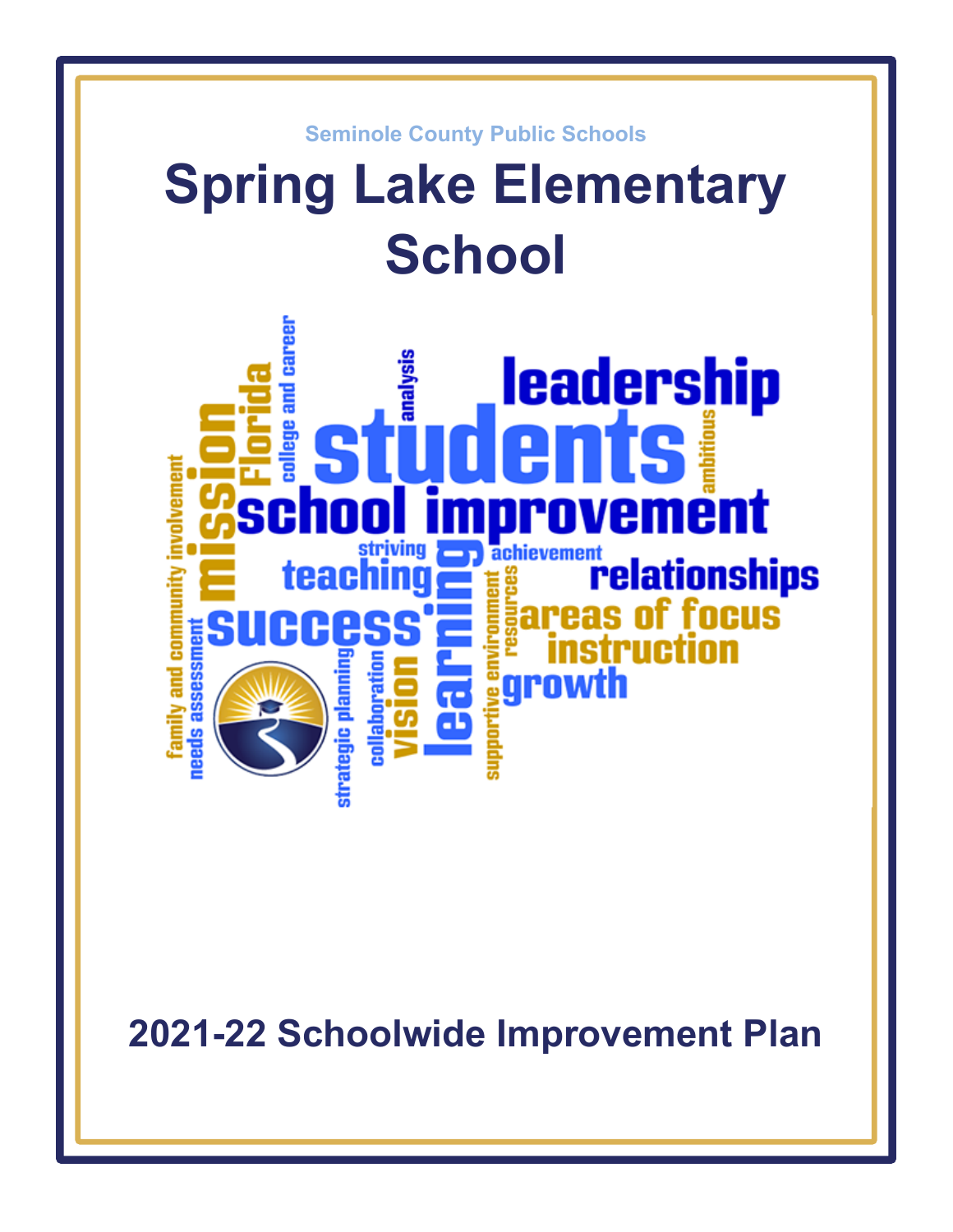# **Table of Contents**

| <b>School Demographics</b>                | 3  |
|-------------------------------------------|----|
| <b>Purpose and Outline of the SIP</b>     | 4  |
| <b>School Information</b>                 | 5  |
| <b>Needs Assessment</b>                   | 9  |
| <b>Planning for Improvement</b>           | 17 |
| <b>Positive Culture &amp; Environment</b> | 19 |
| <b>Budget to Support Goals</b>            | 0  |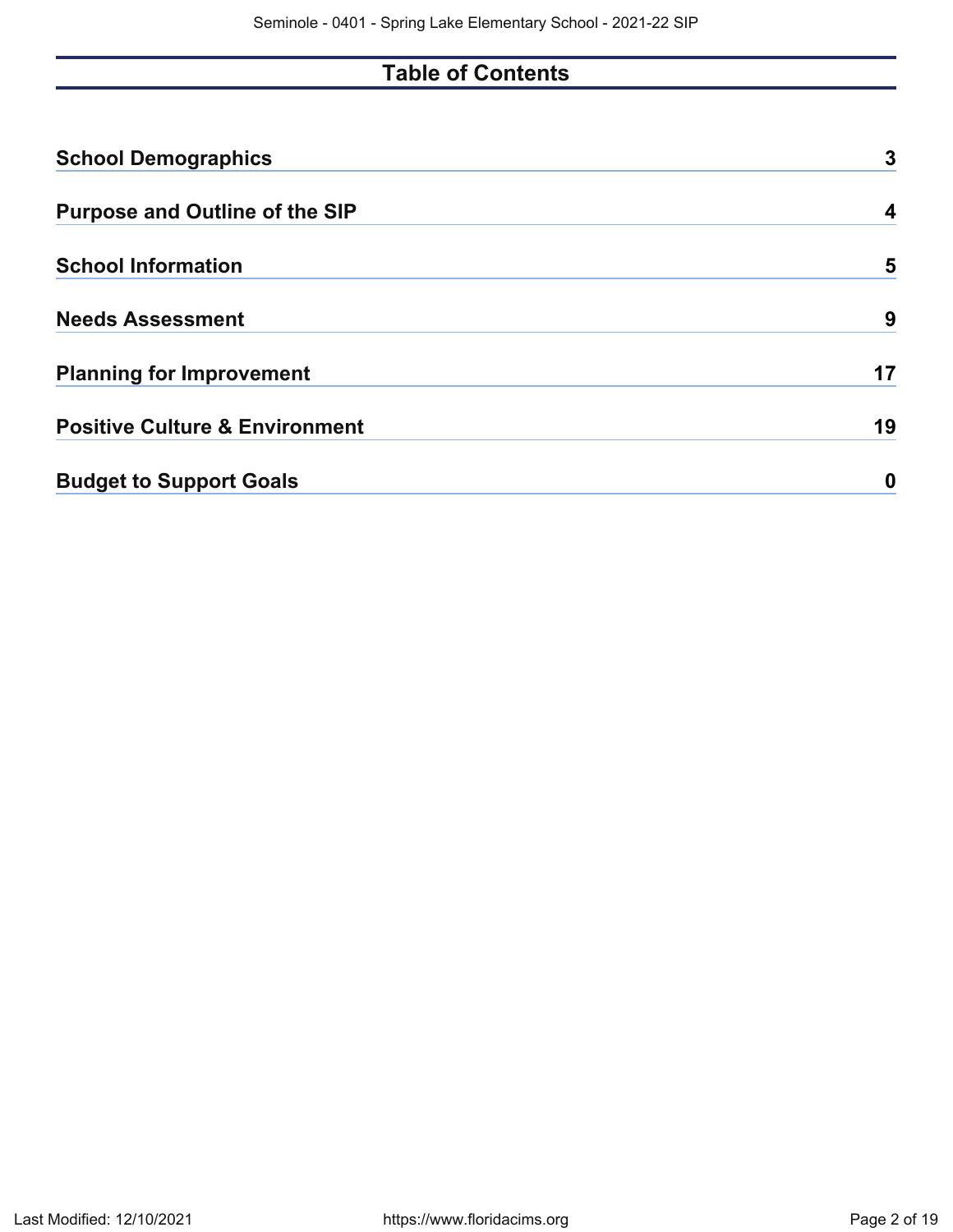# **Spring Lake Elementary School**

695 ORANGE AVE, Altamonte Springs, FL 32714

http://www.scps.k12.fl.us/schools/schoolinfopage.cfm?schoolnumber=0401

<span id="page-2-0"></span>**Demographics**

# **Principal: Kelly Mitchell Start Date for this Principal: 7/2/2018** Start Date for this Principal: 7/2/2018

| <b>2019-20 Status</b><br>(per MSID File)                                                                                            | Active                                                                                                                                                                                                             |
|-------------------------------------------------------------------------------------------------------------------------------------|--------------------------------------------------------------------------------------------------------------------------------------------------------------------------------------------------------------------|
| <b>School Type and Grades Served</b><br>(per MSID File)                                                                             | <b>Elementary School</b><br><b>PK-5</b>                                                                                                                                                                            |
| <b>Primary Service Type</b><br>(per MSID File)                                                                                      | K-12 General Education                                                                                                                                                                                             |
| 2018-19 Title I School                                                                                                              | Yes                                                                                                                                                                                                                |
| 2018-19 Economically<br><b>Disadvantaged (FRL) Rate</b><br>(as reported on Survey 3)                                                | [Data Not Available]                                                                                                                                                                                               |
| 2018-19 ESSA Subgroups Represented<br>(subgroups with 10 or more students)<br>(subgroups in orange are below the federal threshold) | <b>Black/African American Students</b><br><b>Economically Disadvantaged Students</b><br><b>English Language Learners</b><br><b>Hispanic Students</b><br><b>Students With Disabilities</b><br><b>White Students</b> |
| <b>School Grades History</b>                                                                                                        | 2018-19: C (44%)<br>2017-18: C (44%)<br>2016-17: C (47%)<br>2015-16: C (52%)                                                                                                                                       |
| 2019-20 School Improvement (SI) Information*                                                                                        |                                                                                                                                                                                                                    |
| <b>SI Region</b>                                                                                                                    | Northeast                                                                                                                                                                                                          |
| <b>Regional Executive Director</b>                                                                                                  | <b>Dustin Sims</b>                                                                                                                                                                                                 |
| <b>Turnaround Option/Cycle</b>                                                                                                      | N/A                                                                                                                                                                                                                |
| Year                                                                                                                                |                                                                                                                                                                                                                    |
| <b>Support Tier</b>                                                                                                                 |                                                                                                                                                                                                                    |
| <b>ESSA Status</b>                                                                                                                  | [not available]                                                                                                                                                                                                    |
| * As defined under Rule 6A-1.099811, Florida Administrative Code. For more information, click here.                                 |                                                                                                                                                                                                                    |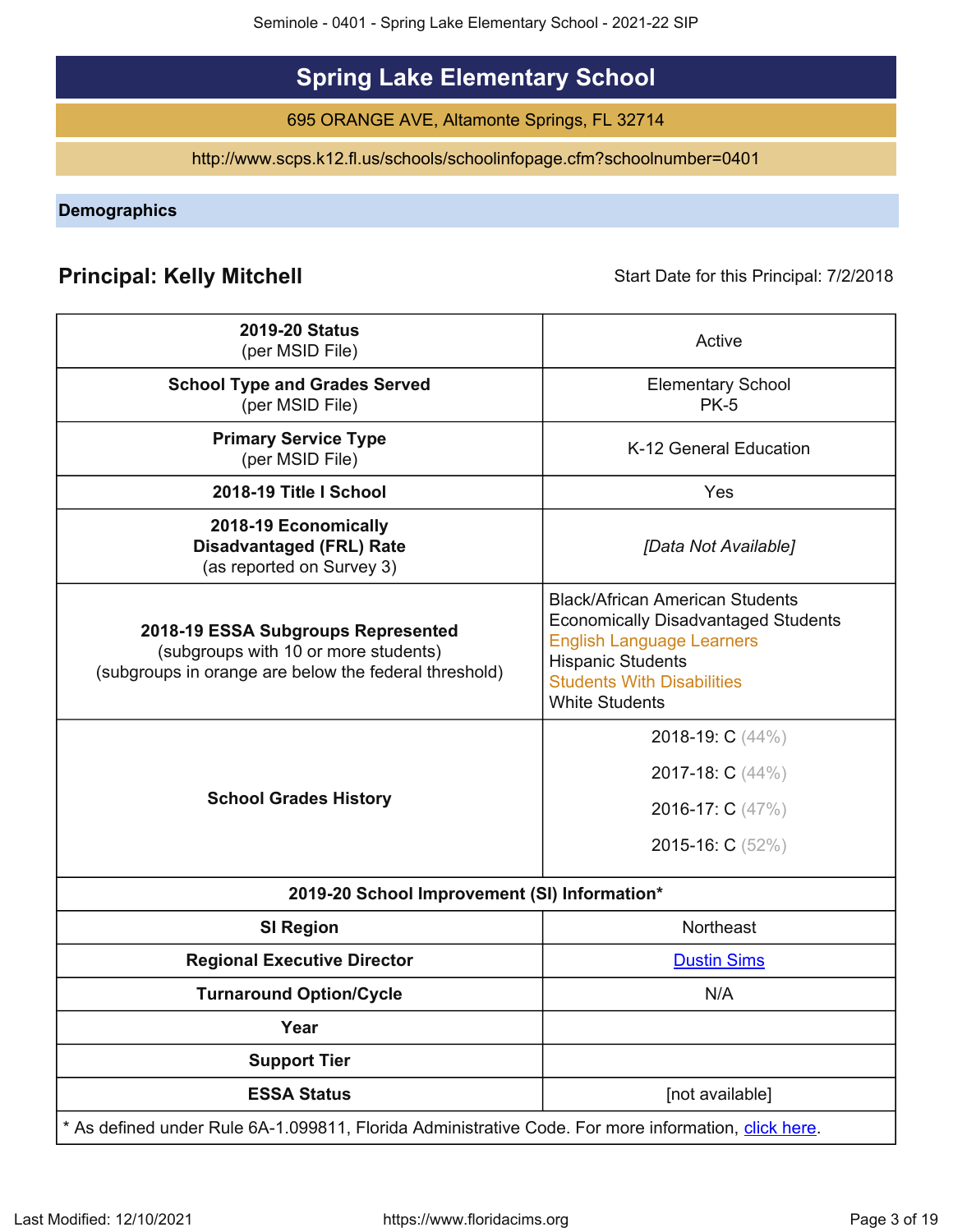## **School Board Approval**

This plan is pending approval by the Seminole County School Board.

### **SIP Authority**

Section 1001.42(18), Florida Statutes, requires district school boards to annually approve and require implementation of a Schoolwide Improvement Plan (SIP) for each school in the district that has a school grade of D or F. This plan is also a requirement for Targeted Support and Improvement (TS&I) and Comprehensive Support and Improvement (CS&I) schools pursuant to 1008.33 F.S. and the Every Student Succeeds Act (ESSA).

To be designated as TS&I, a school must have one or more ESSA subgroup(s) with a Federal Index below 41%. This plan shall be approved by the district. There are three ways a school can be designated as CS&I:

- 1. have a school grade of D or F
- 2. have a graduation rate of 67% or lower
- 3. have an overall Federal Index below 41%.

For these schools, the SIP shall be approved by the district as well as the Bureau of School Improvement.

The Florida Department of Education (FDOE) SIP template meets all statutory and rule requirements for traditional public schools and incorporates all components required for schools receiving Title I funds. This template is required by State Board of Education Rule 6A-1.099811, Florida Administrative Code, for all noncharter schools with a current grade of D or F, or a graduation rate 67% or less. Districts may opt to require a SIP using a template of its choosing for schools that do not fit the aforementioned conditions. This document was prepared by school and district leadership using the FDOE's school improvement planning web application located at [www.floridacims.org.](https://www.floridacims.org)

#### <span id="page-3-0"></span>**Purpose and Outline of the SIP**

The SIP is intended to be the primary artifact used by every school with stakeholders to review data, set goals, create an action plan and monitor progress. The Florida Department of Education encourages schools to use the SIP as a "living document" by continually updating, refining and using the plan to guide their work throughout the year. This printed version represents the SIP as of the "Date Modified" listed in the footer.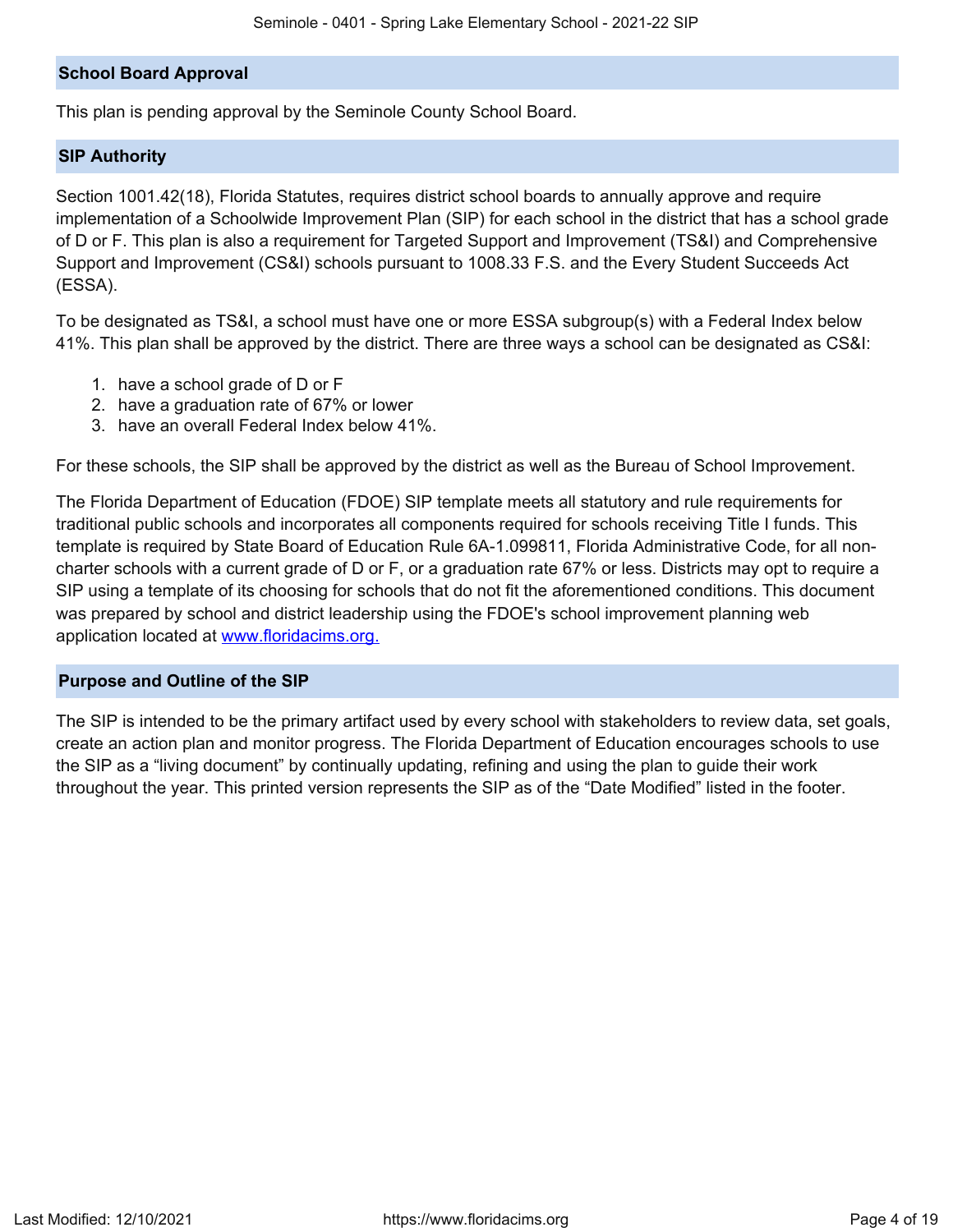## **Part I: School Information**

## <span id="page-4-0"></span>**School Mission and Vision**

### **Provide the school's mission statement.**

SCPS Mission Statement: The mission of the Seminole County Public Schools is to ensure that all students acquire the knowledge, skills, and attitudes to be productive citizens. Parent and Family Engagement Mission Statement: Spring Lake Elementary School endeavors to provide ongoing encouragement, information and opportunities for every family to play a valuable role in the education of their children. Parents and teachers will

collaborate in a cooperative environment where all parties feel validated and work towards preparing all students to become responsible, lifelong learners.

### **Provide the school's vision statement.**

Model School for Teaching and Learning Vision: Spring Lake Elementary will create a self-sustaining model of advanced teaching, learning, and instructional leadership. It will become a place where other educators go to observe best practices in standards-based classrooms. Spring Lake will exemplify excellent teaching and evidence-based instructional practices that result in high levels of achievement for all students. Vision for Rigorous Instruction: Spring Lake classrooms are places where all students engage in high-complexity, team-centered tasks to achieve autonomy and high levels of learning through perseverance and productive struggle.

### **School Leadership Team**

#### **Membership**

Identify the name, email address, position title, and job duties/responsibilities for each member of the school leadership team.**:**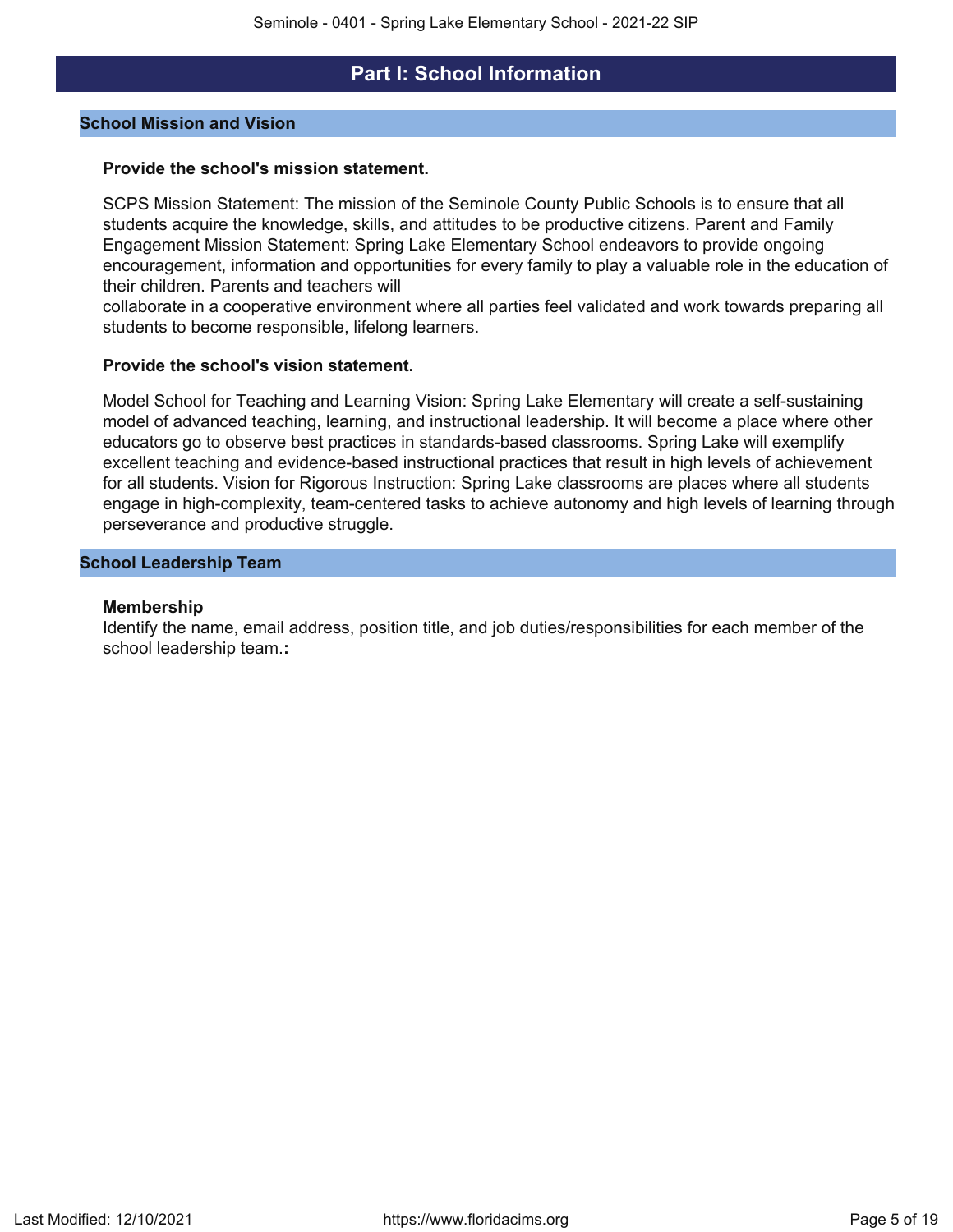| <b>Name</b>                | <b>Title</b>                      | <b>Job Duties and</b><br><b>Responsibilities</b> |                                                                                                                                                                                                    |
|----------------------------|-----------------------------------|--------------------------------------------------|----------------------------------------------------------------------------------------------------------------------------------------------------------------------------------------------------|
| Mitchell,<br>Kelly         | Principal                         |                                                  | SIP, Low Quartile, SST, Teacher Feedback, PBS,<br>Emergency Response, Teacher/Staff Evaluations, PD,<br>PLCs, PTA, Budget, SAC, Communication                                                      |
| Alchin,<br><b>Danielle</b> | <b>Assistant</b><br>Principal     |                                                  | SIP, Low Quartile, Teacher Feedback, PBS, Emergency<br>Response, Teacher Evaluation, Progress Monitoring, PD,<br>PLCs, Climate Surveys, Calendars, SAC, ESSER/Tutorial<br>Programs, Textbooks      |
| Kellie                     | Cashion, Assistant<br>Principal   |                                                  | MTSS, SIP, Low Quartile, Teacher Feedback, PBS,<br>Emergency Response, Teacher Evaluations, PD, PLCs,<br>Calendars, SLC, CSM                                                                       |
| Mitchell,<br>Latisha       | Attendance/<br><b>Social Work</b> |                                                  | MTSS, Truancy, Social Skills/SEL Lessons, Behavior<br>Interventions, Families in Need, Home-School Liaison, Title<br>$\mathbf 1$                                                                   |
| Lind,<br>Nicole            | Instructional<br>Coach            |                                                  | MTSS, SIP, Data Monitoring, Low Quartile, Peer Feedback/<br>Mentor, PD, PLCs, Tutorial Programs                                                                                                    |
| Berry,<br>Kammi            | <b>Other</b>                      | School<br>Administration<br>Manager              | PBS, Emergency Response, Staff Evaluations, Climate<br>Surveys, PTA, Families in Need, Calendars, Business<br>Partners, Dividends, Title 1, Testing Coordinator, Tutorial<br>Programs, Newsletters |
| Tinsley,<br>Lillian        | Guidance<br>Counselor             |                                                  | MTSS, PBS, Guidance Services, SST, Behavior<br>Interventions, Crisis Support, Families in Need, Title 1                                                                                            |
| <b>Ilaria</b>              | Bonomo, Instructional<br>Coach    |                                                  | MTSS, SIP, Data Monitoring, Low Quartile, Peer Feedback/<br>Mentor, PD, PLCs, Tutorial Programs                                                                                                    |

## **Demographic Information**

#### **Principal start date**

Monday 7/2/2018, Kelly Mitchell

**Number of teachers with a 2019 3-year aggregate or a 1-year Algebra state VAM rating of Highly Effective.** *Note: For UniSIG Supplemental Teacher Allocation, teachers must have at least 10 student assessments.*

 $\Omega$ 

**Number of teachers with a 2019 3-year aggregate or a 1-year Algebra state VAM rating of Effective.** *Note: For UniSIG Supplemental Teacher Allocation, teachers must have at least 10 student assessments.*

5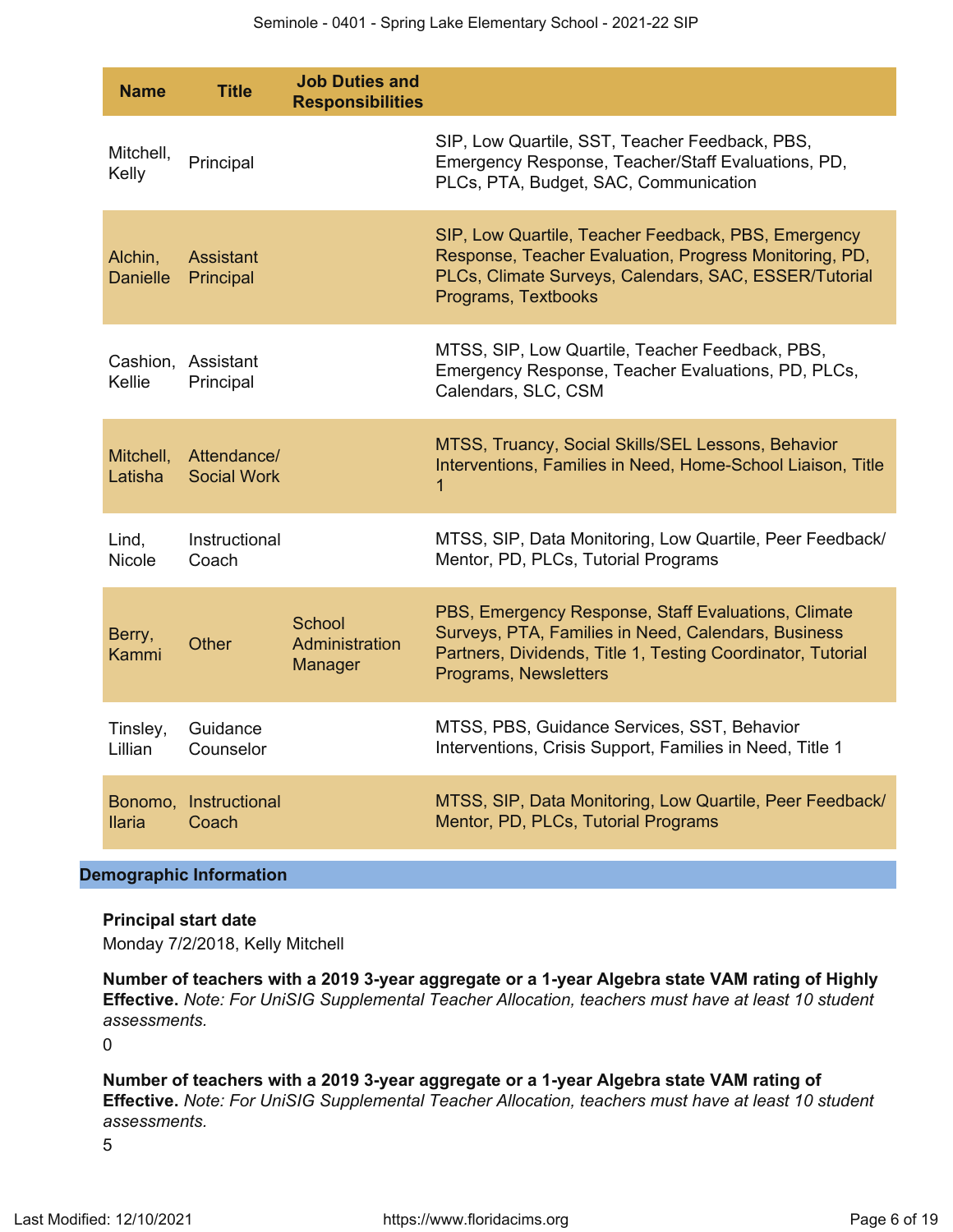**Total number of teacher positions allocated to the school** 47

**Total number of students enrolled at the school** 563

**Identify the number of instructional staff who left the school during the 2020-21 school year.** 18

**Identify the number of instructional staff who joined the school during the 2021-22 school year.** 7

**Demographic Data**

## **Early Warning Systems**

## **2021-22**

**The number of students by grade level that exhibit each early warning indicator listed:**

| <b>Indicator</b>                                            |                |                      |                |                |                         | <b>Grade Level</b> |          |                |          |          |                  |          |          |       |
|-------------------------------------------------------------|----------------|----------------------|----------------|----------------|-------------------------|--------------------|----------|----------------|----------|----------|------------------|----------|----------|-------|
|                                                             | K              | $\blacktriangleleft$ | $\overline{2}$ | $\overline{3}$ | $\overline{\mathbf{4}}$ | 5.                 |          |                |          |          | 6 7 8 9 10 11 12 |          |          | Total |
| Number of students enrolled                                 | 99             | -81                  | 81             | 100.           | 101                     | 101                | $\Omega$ | $\Omega$       | $\Omega$ | $\Omega$ | $\Omega$         | $\Omega$ | 0        | 563   |
| Attendance below 90 percent                                 | $\Omega$       | $\Omega$             | $\Omega$       | $\Omega$       | $\Omega$                | $\Omega$           | $\Omega$ | $\overline{0}$ | $\Omega$ | $\Omega$ | $\Omega$         | 0        | $\Omega$ |       |
| One or more suspensions                                     | 0              | $\Omega$             | 0              | $\Omega$       | 0                       | $\overline{0}$     | $\Omega$ | $\Omega$       | $\Omega$ | $\Omega$ | $\Omega$         | 0        | $\Omega$ |       |
| <b>Course failure in ELA</b>                                | $\Omega$       | 3                    | $\overline{7}$ | 3              | 1                       | $\mathbf{1}$       | $\Omega$ | $\Omega$       | $\Omega$ | $\Omega$ | $\Omega$         | $\Omega$ | $\Omega$ | 15    |
| Course failure in Math                                      | $\Omega$       | $\mathcal{P}$        | 1              | 1              | 1                       | $\mathbf 0$        | $\Omega$ | $\Omega$       | 0        | $\Omega$ | $\Omega$         | 0        | $\Omega$ | 5     |
| Level 1 on 2019 statewide FSA ELA<br>assessment             | $\overline{0}$ | $\Omega$             | $\Omega$       | $\overline{5}$ | 17                      | 40                 | $\Omega$ | $\mathbf{0}$   | $\Omega$ | $\Omega$ | $\Omega$         | $\Omega$ | $\Omega$ | 62    |
| Level 1 on 2019 statewide FSA Math<br>assessment            | 0              | $\Omega$             | $\Omega$       | 4              | 20                      | 41                 |          | 0 <sub>0</sub> | $\Omega$ | $\Omega$ | $\Omega$         | $\Omega$ | $\Omega$ | 65    |
| Number of students with a substantial<br>reading deficiency | $\Omega$       | $\blacktriangleleft$ |                | 13             | $\Omega$                | $\Omega$           |          | 0 <sub>0</sub> | $\Omega$ | $\Omega$ | $\Omega$         | $\Omega$ | $\Omega$ | 15    |

**The number of students with two or more early warning indicators:**

| Indicator                            |  |  |  | <b>Grade Level</b> |  |  |                              |              |
|--------------------------------------|--|--|--|--------------------|--|--|------------------------------|--------------|
|                                      |  |  |  |                    |  |  | K 1 2 3 4 5 6 7 8 9 10 11 12 | <b>Total</b> |
| Students with two or more indicators |  |  |  |                    |  |  | 0 0 0 3 2 1 0 0 0 0 0 0 0    |              |

**The number of students identified as retainees:**

| Indicator                              | <b>Grade Level</b><br>K 1 2 3 4 5 6 7 8 9 10 11 12 |  |  |  |  |  |  |  |  |  |  |                            |  |       |  |
|----------------------------------------|----------------------------------------------------|--|--|--|--|--|--|--|--|--|--|----------------------------|--|-------|--|
|                                        |                                                    |  |  |  |  |  |  |  |  |  |  |                            |  | Total |  |
| <b>Retained Students: Current Year</b> |                                                    |  |  |  |  |  |  |  |  |  |  | 2 0 2 9 4 12 0 0 0 0 0 0 0 |  | -29   |  |
| Students retained two or more times    |                                                    |  |  |  |  |  |  |  |  |  |  | 0000000000000              |  |       |  |
|                                        |                                                    |  |  |  |  |  |  |  |  |  |  |                            |  |       |  |

**Date this data was collected or last updated**

Monday 8/30/2021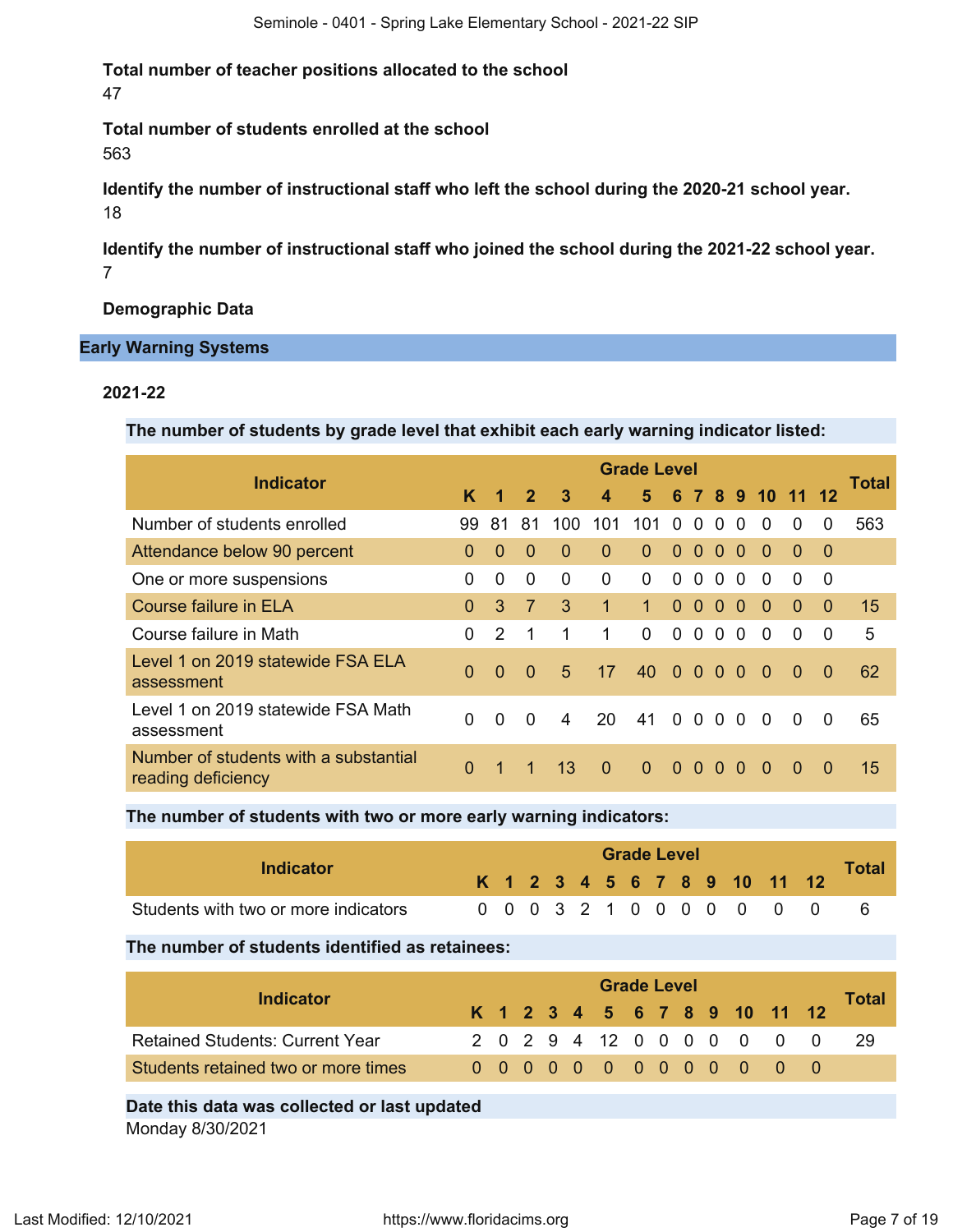## **2020-21 - As Reported**

## **The number of students by grade level that exhibit each early warning indicator:**

|                                              |          |               |                |                         | <b>Grade Level</b>      |                |          |                |                |          |                                      |          |                |       |
|----------------------------------------------|----------|---------------|----------------|-------------------------|-------------------------|----------------|----------|----------------|----------------|----------|--------------------------------------|----------|----------------|-------|
| <b>Indicator</b>                             | K.       | 1             | $\overline{2}$ | $\overline{\mathbf{3}}$ | $\overline{\mathbf{4}}$ |                |          |                |                |          | 5 6 7 8 9 10 11                      |          | 12             | Total |
| Number of students enrolled                  | 74       | 83 77         |                |                         | 105 112 82 0            |                |          | $\Omega$       | $\Omega$       | $\Omega$ | $\Omega$                             | $\Omega$ | $\Omega$       | 533   |
| Attendance below 90 percent                  | $\Omega$ | $\Omega$      | $\Omega$       | $\Omega$                | $\Omega$                | $\Omega$       | $\Omega$ | $\Omega$       | $\Omega$       | $\Omega$ | $\Omega$                             | $\Omega$ | -0             |       |
| One or more suspensions                      | 0        | $\Omega$      | $\Omega$       | $\Omega$                | 0                       | $\Omega$       | $\Omega$ | $\Omega$       | $\Omega$       | $\Omega$ | $\Omega$                             | $\Omega$ | - 0            |       |
| <b>Course failure in ELA</b>                 | $\Omega$ | 3             | $\overline{4}$ | $\mathcal{P}$           | $\mathbf{1}$            | 2 <sup>1</sup> | $\Omega$ | $\Omega$       | $\Omega$       | $\Omega$ | $\Omega$                             | $\Omega$ | $\overline{0}$ | 12    |
| Course failure in Math                       | 0        | $\mathcal{P}$ | $\mathcal{P}$  | $\Omega$                | 1                       | 1.             | $\Omega$ | $\overline{0}$ | $\Omega$       | $\Omega$ | $\Omega$                             | $\Omega$ | $\overline{0}$ | 6     |
| Level 1 on 2019 statewide ELA<br>assessment  | $\Omega$ | $\Omega$      | $\Omega$       | $\Omega$                | 9                       | 5 0 0          |          |                | 0 <sub>0</sub> |          | $\left\langle \bullet \right\rangle$ | - 0      | - 0            | 14    |
| Level 1 on 2019 statewide Math<br>assessment | 0        | 0             | $\Omega$       | 0                       | 6                       | 13 0           |          | $\Omega$       | $\Omega$       | $\Omega$ | $\Omega$                             | $\Omega$ | $\Omega$       | 19    |

**The number of students with two or more early warning indicators:**

| Indicator                            |  |  |  |  | <b>Grade Level</b> |  |                              |              |
|--------------------------------------|--|--|--|--|--------------------|--|------------------------------|--------------|
|                                      |  |  |  |  |                    |  | K 1 2 3 4 5 6 7 8 9 10 11 12 | <b>Total</b> |
| Students with two or more indicators |  |  |  |  |                    |  | 0 0 0 0 1 7 0 0 0 0 0 0 0    |              |

**The number of students identified as retainees:**

|                                        | <b>Grade Level</b> |  |  |  |  |  |  |  |  |  |                              |  |                            |       |  |
|----------------------------------------|--------------------|--|--|--|--|--|--|--|--|--|------------------------------|--|----------------------------|-------|--|
| Indicator                              |                    |  |  |  |  |  |  |  |  |  | K 1 2 3 4 5 6 7 8 9 10 11 12 |  |                            | Total |  |
| <b>Retained Students: Current Year</b> |                    |  |  |  |  |  |  |  |  |  |                              |  | 0 1 2 4 12 8 0 0 0 0 0 0 0 |       |  |
| Students retained two or more times    |                    |  |  |  |  |  |  |  |  |  | 0 0 0 0 0 0 0 0 0 0 0 0      |  |                            |       |  |

## **2020-21 - Updated**

## **The number of students by grade level that exhibit each early warning indicator:**

| <b>Indicator</b>                             | <b>Grade Level</b> |               |                |               |                         |                |          |          |           |          |                 |          |                |       |  |
|----------------------------------------------|--------------------|---------------|----------------|---------------|-------------------------|----------------|----------|----------|-----------|----------|-----------------|----------|----------------|-------|--|
|                                              | K                  | 1             | $\mathbf{2}$   | $\mathbf{3}$  | $\overline{\mathbf{4}}$ |                |          |          |           |          | 5 6 7 8 9 10 11 |          | -12            | Total |  |
| Number of students enrolled                  | 74 -               | -83           | -77            |               | 105 112 82 0 0 0        |                |          |          |           | $\Omega$ | $\Omega$        | $\Omega$ | $\Omega$       | 533   |  |
| Attendance below 90 percent                  | 0                  | 0             | $\Omega$       | $\Omega$      | $\Omega$                | $\Omega$       | $\Omega$ | $\Omega$ | $\bullet$ | $\Omega$ | $\Omega$        | $\Omega$ | -0             |       |  |
| One or more suspensions                      | 0                  | $\Omega$      | $\Omega$       | $\Omega$      | $\Omega$                | $\Omega$       | $\Omega$ | $\Omega$ | - 0       | $\Omega$ | 0               | $\Omega$ | 0              |       |  |
| Course failure in ELA                        | 0                  | 3             | $\overline{4}$ | $\mathcal{P}$ | $\mathbf{1}$            | 2 <sup>1</sup> | $\Omega$ | $\Omega$ | $\Omega$  | $\Omega$ | $\Omega$        | $\Omega$ | $\Omega$       | 12    |  |
| Course failure in Math                       | 0                  | $\mathcal{P}$ | $\mathcal{P}$  | $\Omega$      | 1                       | $\overline{1}$ | $\Omega$ | $\Omega$ | - 0       | $\Omega$ | $\Omega$        | $\Omega$ | $\overline{0}$ | 6     |  |
| Level 1 on 2019 statewide ELA<br>assessment  | $\Omega$           | $\Omega$      | 0              | $\Omega$      | $\overline{9}$          | 5 0 0 0 0      |          |          |           |          | $\overline{0}$  | - 0      | $\Omega$       | 14    |  |
| Level 1 on 2019 statewide Math<br>assessment | 0                  | 0             | $\Omega$       | $\Omega$      | 6                       | $13 \Omega$    |          | $\Omega$ | $\Omega$  | $\Omega$ | $\Omega$        | $\Omega$ | $\Omega$       | 19    |  |

**The number of students with two or more early warning indicators:**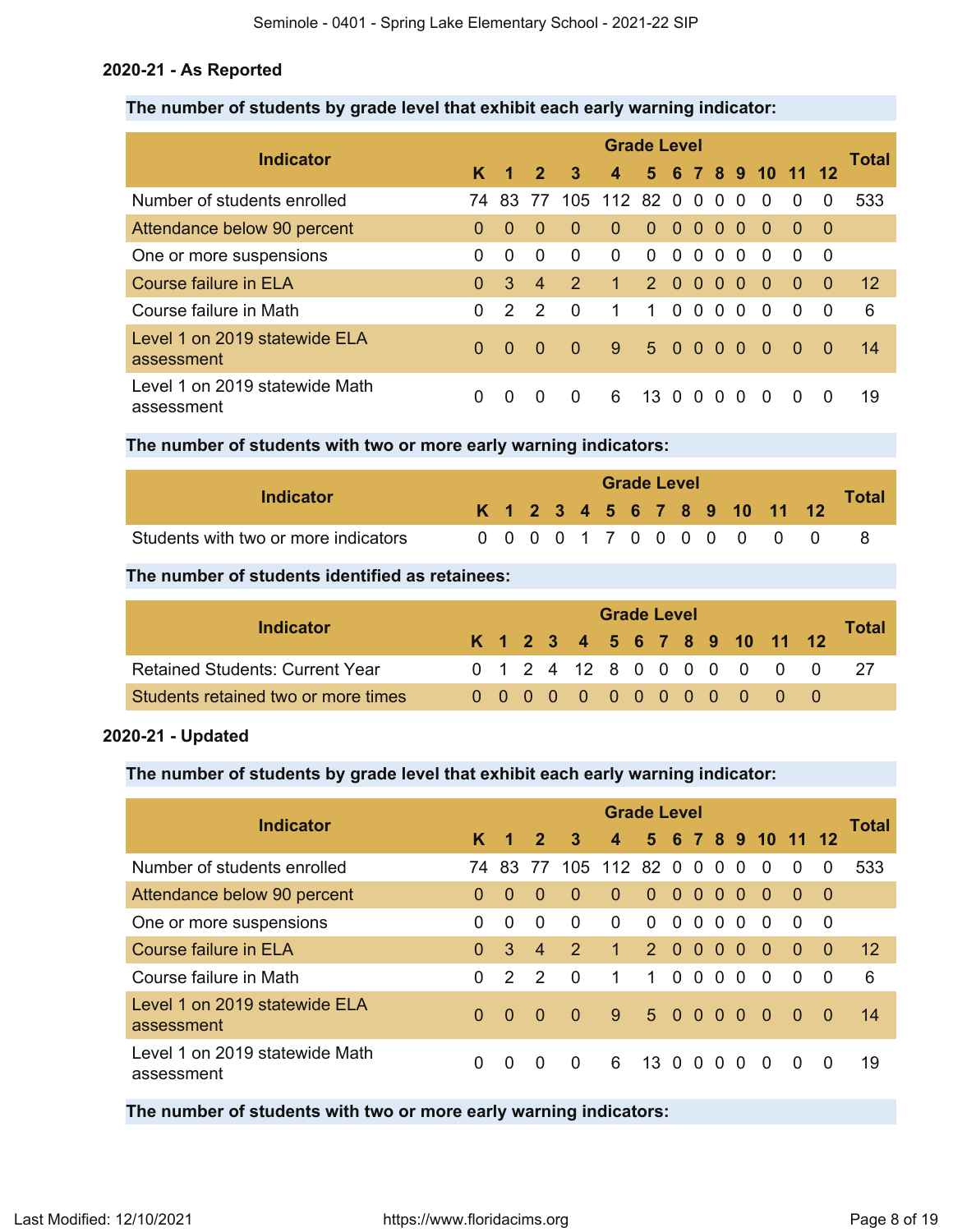| Indicator                            |  |  |  | <b>Grade Level</b> |  |  |                              |              |
|--------------------------------------|--|--|--|--------------------|--|--|------------------------------|--------------|
|                                      |  |  |  |                    |  |  | K 1 2 3 4 5 6 7 8 9 10 11 12 | <b>Total</b> |
| Students with two or more indicators |  |  |  |                    |  |  | 0 0 0 0 1 7 0 0 0 0 0 0 0    |              |

## **The number of students identified as retainees:**

| <b>Indicator</b>                       | <b>Grade Level</b> |  |  |  |  |  |  |  |  |  |                              |  |                            |       |  |
|----------------------------------------|--------------------|--|--|--|--|--|--|--|--|--|------------------------------|--|----------------------------|-------|--|
|                                        |                    |  |  |  |  |  |  |  |  |  | K 1 2 3 4 5 6 7 8 9 10 11 12 |  |                            | Total |  |
| <b>Retained Students: Current Year</b> |                    |  |  |  |  |  |  |  |  |  |                              |  | 0 1 2 4 12 8 0 0 0 0 0 0 0 |       |  |
| Students retained two or more times    |                    |  |  |  |  |  |  |  |  |  | 0 0 0 0 0 0 0 0 0 0 0 0 0    |  |                            |       |  |

## **Part II: Needs Assessment/Analysis**

## <span id="page-8-0"></span>**School Data Review**

Please note that the district and state averages shown here represent the averages for similar school types (elementary, middle, high school, or combination schools).

|                                   | 2021 |  |  | 2019 |                                                                |     | 2018 |                |     |
|-----------------------------------|------|--|--|------|----------------------------------------------------------------|-----|------|----------------|-----|
| <b>School Grade Component</b>     |      |  |  |      | School   District   State   School   District   State   School |     |      | District State |     |
| <b>ELA Achievement</b>            | 45%  |  |  | 46%  | 67%                                                            | 57% | 46%  | 63%            | 56% |
| <b>ELA Learning Gains</b>         | 51%  |  |  | 45%  | 61%                                                            | 58% | 48%  | 58%            | 55% |
| <b>ELA Lowest 25th Percentile</b> | 41%  |  |  | 34%  | 51%                                                            | 53% | 57%  | 47%            | 48% |
| <b>Math Achievement</b>           | 50%  |  |  | 47%  | 70%                                                            | 63% | 47%  | 68%            | 62% |
| <b>Math Learning Gains</b>        | 54%  |  |  | 52%  | 66%                                                            | 62% | 34%  | 62%            | 59% |
| Math Lowest 25th Percentile       | 6%   |  |  | 39%  | 50%                                                            | 51% | 15%  | 46%            | 47% |
| Science Achievement               | 56%  |  |  | 44%  | 62%                                                            | 53% | 61%  | 66%            | 55% |

## **Grade Level Data Review - State Assessments**

**NOTE: This data is raw data and includes ALL students who tested at the school. This is not school grade data.**

|                          |      |               | <b>ELA</b>      |                                          |              |                                       |
|--------------------------|------|---------------|-----------------|------------------------------------------|--------------|---------------------------------------|
| <b>Grade</b>             | Year | <b>School</b> | <b>District</b> | School-<br><b>District</b><br>Comparison | <b>State</b> | School-<br><b>State</b><br>Comparison |
| 03                       | 2021 |               |                 |                                          |              |                                       |
|                          | 2019 | 48%           | 67%             | $-19%$                                   | 58%          | $-10%$                                |
| <b>Cohort Comparison</b> |      |               |                 |                                          |              |                                       |
| 04                       | 2021 |               |                 |                                          |              |                                       |
|                          | 2019 | 38%           | 65%             | $-27%$                                   | 58%          | $-20%$                                |
| <b>Cohort Comparison</b> |      | $-48%$        |                 |                                          |              |                                       |
| 05                       | 2021 |               |                 |                                          |              |                                       |
|                          | 2019 | 47%           | 64%             | $-17%$                                   | 56%          | $-9%$                                 |
| <b>Cohort Comparison</b> |      | $-38%$        |                 |                                          |              |                                       |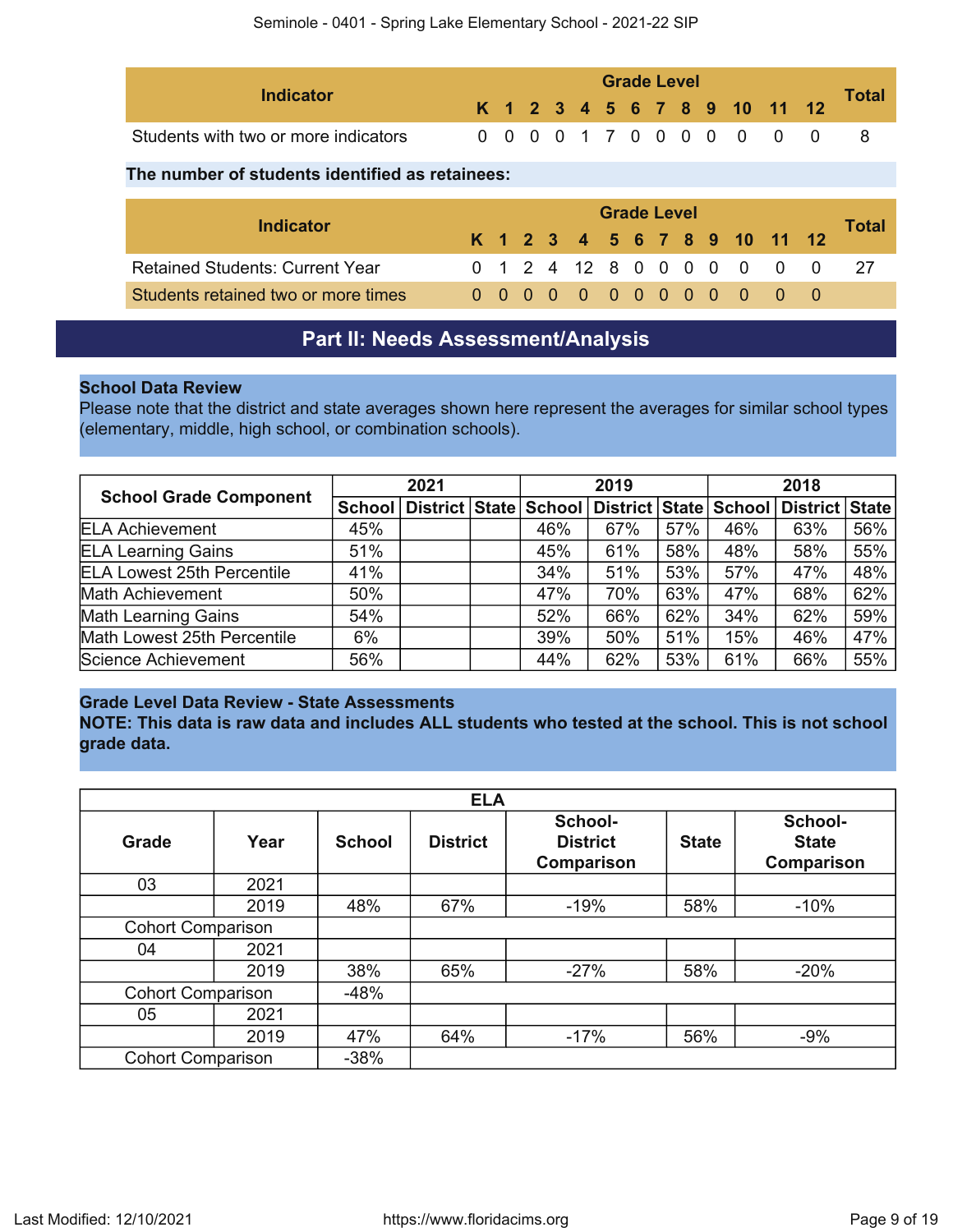|                          |      |               | <b>MATH</b>     |                                                 |              |                                       |
|--------------------------|------|---------------|-----------------|-------------------------------------------------|--------------|---------------------------------------|
| <b>Grade</b>             | Year | <b>School</b> | <b>District</b> | School-<br><b>District</b><br><b>Comparison</b> | <b>State</b> | School-<br><b>State</b><br>Comparison |
| 03                       | 2021 |               |                 |                                                 |              |                                       |
|                          | 2019 | 50%           | 71%             | $-21%$                                          | 62%          | $-12%$                                |
| <b>Cohort Comparison</b> |      |               |                 |                                                 |              |                                       |
| 04                       | 2021 |               |                 |                                                 |              |                                       |
|                          | 2019 | 34%           | 72%             | $-38%$                                          | 64%          | $-30%$                                |
| <b>Cohort Comparison</b> |      | $-50%$        |                 |                                                 |              |                                       |
| 05                       | 2021 |               |                 |                                                 |              |                                       |
|                          | 2019 | 52%           | 65%             | $-13%$                                          | 60%          | $-8%$                                 |
| <b>Cohort Comparison</b> |      | $-34%$        |                 |                                                 |              |                                       |

|                          |      |               | <b>SCIENCE</b>  |                                                 |              |                                              |
|--------------------------|------|---------------|-----------------|-------------------------------------------------|--------------|----------------------------------------------|
| Grade                    | Year | <b>School</b> | <b>District</b> | School-<br><b>District</b><br><b>Comparison</b> | <b>State</b> | School-<br><b>State</b><br><b>Comparison</b> |
| 05                       | 2021 |               |                 |                                                 |              |                                              |
|                          | 2019 | 39%           | 62%             | $-23%$                                          | 53%          | $-14%$                                       |
| <b>Cohort Comparison</b> |      |               |                 |                                                 |              |                                              |

## **Grade Level Data Review - Progress Monitoring Assessments**

**Provide the progress monitoring tool(s) by grade level used to compile the below data.**

iReady Diagnostic Assessments were utilized to progress monitor\*:

• ELA – Grades 1-5

• Mathematics – Grades 1-5

In Grade 5 Science, teacher based formative assessments were used for progress monitoring. Data is unavailable for these assessments.

\*Reported data is based upon having 10 or more students in the subgroup. Less than 10 students will be reported as 0.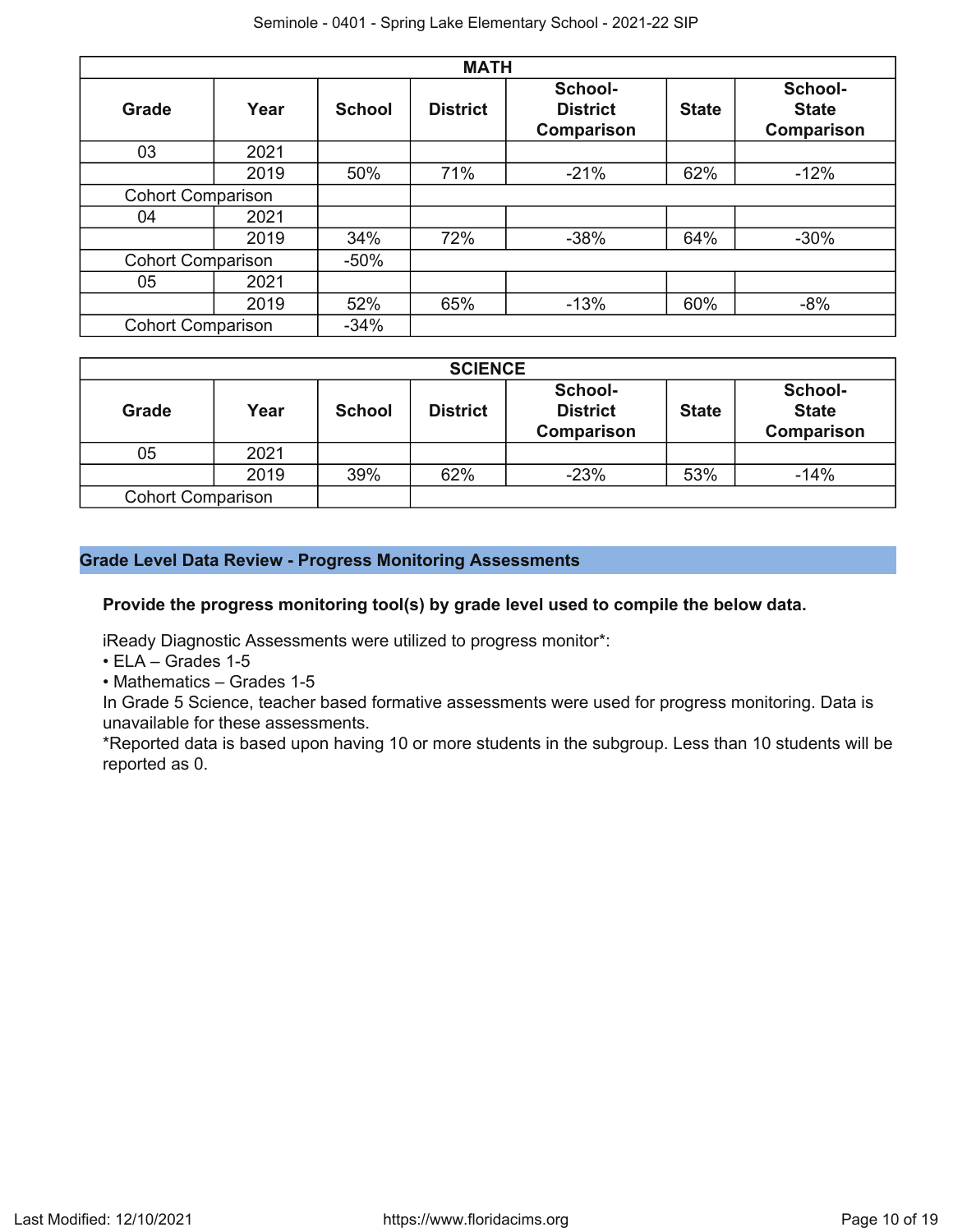|                                        |                                                                 | <b>Grade 1</b> |        |               |
|----------------------------------------|-----------------------------------------------------------------|----------------|--------|---------------|
|                                        | Number/%<br>Proficiency                                         | Fall           | Winter | Spring        |
| <b>English Language</b><br><b>Arts</b> | <b>All Students</b>                                             | 18/27%         | 28/38% | 44/59%        |
|                                        | Economically<br>Disadvantaged                                   | 14/25%         | 23/40% | 32/55%        |
|                                        | <b>Students With</b><br><b>Disabilities</b>                     | 2/18%          | 5/36%  | 6/43%         |
|                                        | English Language<br>Learners                                    | $\mathbf 0$    | 0      | 05/36%        |
|                                        | Number/%<br>Proficiency                                         | Fall           | Winter | <b>Spring</b> |
|                                        | <b>All Students</b>                                             | 19/29%         | 32/46% | 40/53%        |
| <b>Mathematics</b>                     | Economically<br>Disadvantaged                                   | 12/22%         | 26/47% | 31/54%        |
|                                        | <b>Students With</b><br><b>Disabilities</b>                     | 4/36%          | 5/42%  | 6/43%         |
|                                        | English Language<br>Learners                                    | $\mathbf 0$    | 1/8%   | 4/29%         |
|                                        |                                                                 |                |        |               |
|                                        |                                                                 | <b>Grade 2</b> |        |               |
|                                        | Number/%<br>Proficiency                                         | Fall           | Winter | <b>Spring</b> |
|                                        | <b>All Students</b>                                             | 26/36%         | 29/42% | 40/51%        |
| <b>English Language</b><br><b>Arts</b> | Economically<br>Disadvantaged                                   | 19/32%         | 22/41% | 28/50%        |
|                                        | <b>Students With</b><br><b>Disabilities</b>                     | 1/14%          | 1/17%  | 2/25%         |
|                                        | English Language<br>Learners                                    | 1/5%           | 2/13%  | 4/24%         |
|                                        | Number/%<br>Proficiency                                         | Fall           | Winter | <b>Spring</b> |
|                                        | <b>All Students</b>                                             | 21/33%         | 28/41% | 40/53%        |
| <b>Mathematics</b>                     | Economically<br>Disadvantaged                                   | 15/29%         | 22/42% | 28/52%        |
|                                        | <b>Students With</b><br><b>Disabilities</b><br>English Language | 1/17%          | 1/20%  | 2/25%         |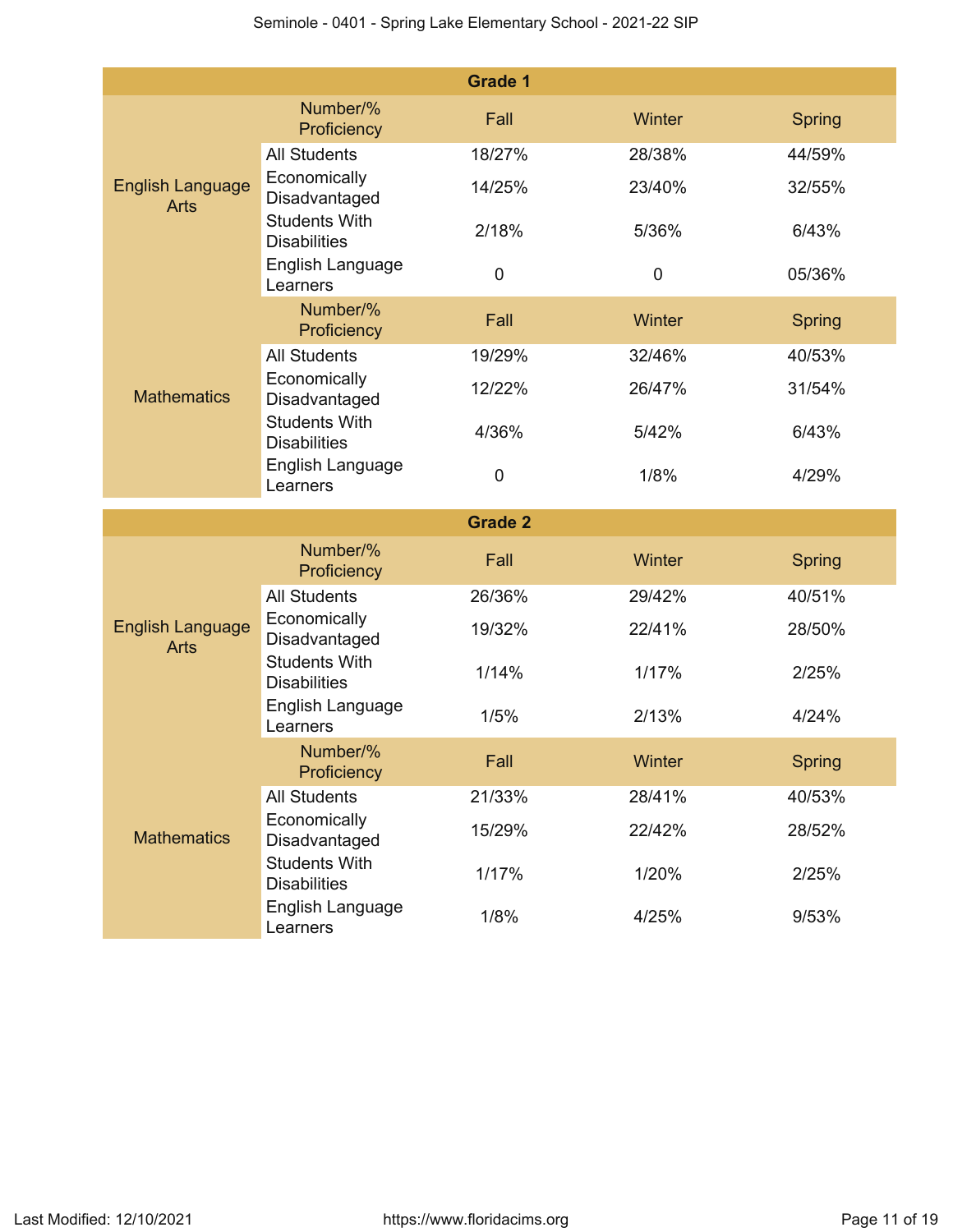|                                        |                                                                 | <b>Grade 3</b> |             |               |
|----------------------------------------|-----------------------------------------------------------------|----------------|-------------|---------------|
|                                        | Number/%<br>Proficiency                                         | Fall           | Winter      | Spring        |
| <b>English Language</b><br><b>Arts</b> | <b>All Students</b>                                             | 14/17%         | 18/20%      | 33/34%        |
|                                        | Economically<br>Disadvantaged                                   | 8/12%          | 11/15%      | 23/29%\$      |
|                                        | <b>Students With</b><br><b>Disabilities</b>                     | $\mathbf 0$    | $\mathbf 0$ | $\mathbf 0$   |
|                                        | English Language<br>Learners                                    | 2/14%          | 2/12%       | 8/44%         |
|                                        | Number/%<br>Proficiency                                         | Fall           | Winter      | <b>Spring</b> |
|                                        | <b>All Students</b>                                             | 14/17%         | 26/30%      | 55/57%        |
| <b>Mathematics</b>                     | Economically<br>Disadvantaged                                   | 10/16%         | 17/24%      | 39/51%        |
|                                        | <b>Students With</b><br><b>Disabilities</b>                     | $\pmb{0}$      | $1/11\%$    | 0             |
|                                        | English Language<br>Learners                                    | 1/6%           | 2/11%       | 10/56%        |
|                                        |                                                                 |                |             |               |
|                                        |                                                                 | <b>Grade 4</b> |             |               |
|                                        | Number/%<br>Proficiency                                         | Fall           | Winter      | <b>Spring</b> |
|                                        | <b>All Students</b>                                             | 19/18%         | 27/28%      | 34/29%        |
| <b>English Language</b><br><b>Arts</b> | Economically<br>Disadvantaged                                   | 15/17%         | 20/25%      | 24/25%        |
|                                        | <b>Students With</b><br><b>Disabilities</b>                     | 2/8%           | 3/14%       | 3/13%         |
|                                        | English Language<br>Learners                                    | 3/14%          | 4/17%       | 4/14%         |
|                                        | Number/%<br>Proficiency                                         | Fall           | Winter      | <b>Spring</b> |
|                                        | <b>All Students</b>                                             | 23/24%         | 35/37%      | 40/39%        |
| <b>Mathematics</b>                     | Economically<br>Disadvantaged                                   | 18/22%         | 25/36%      | 33/39%        |
|                                        | <b>Students With</b><br><b>Disabilities</b><br>English Language | 3/14%          | 3/15%       | 6/25%         |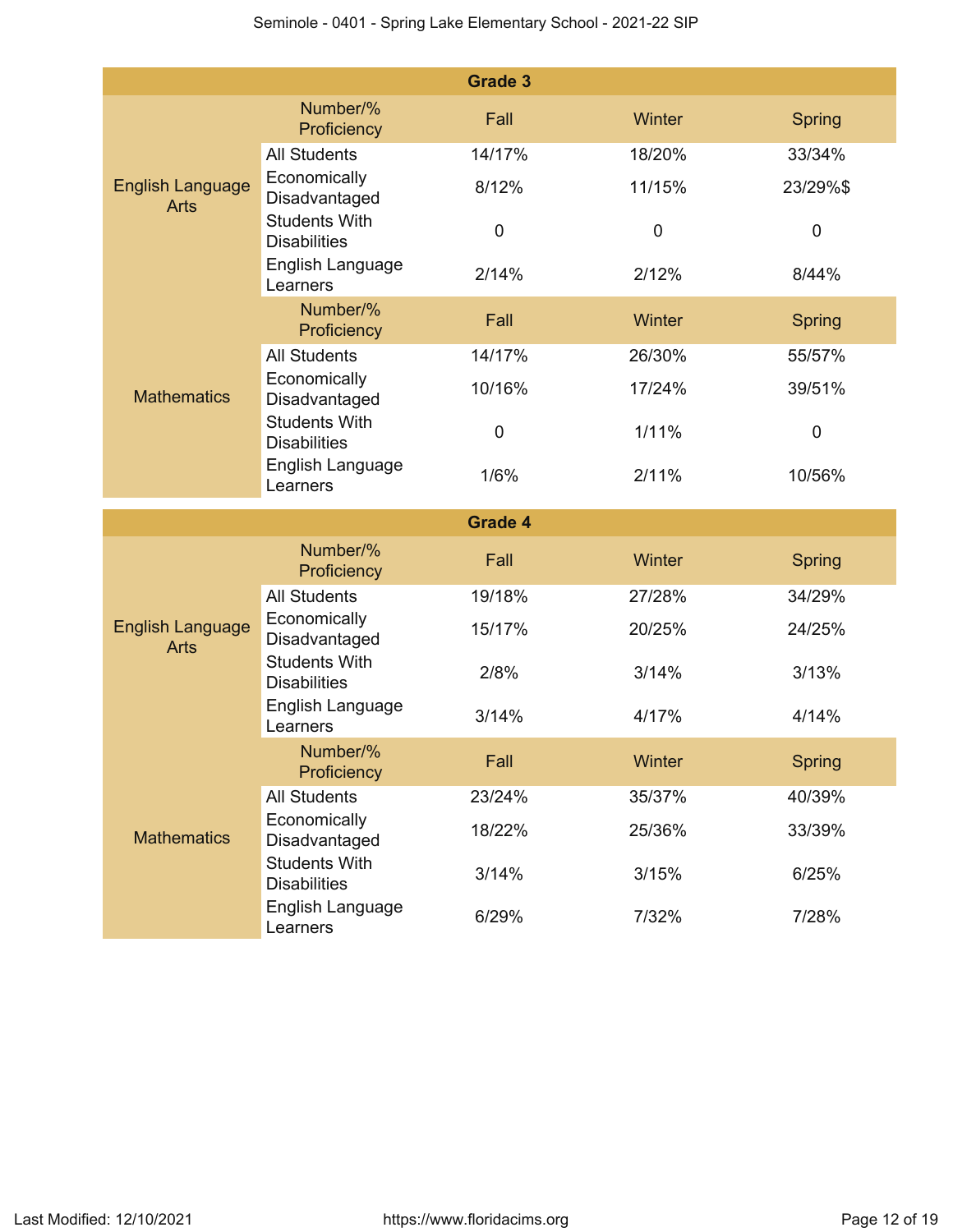|                                        |                                             | <b>Grade 5</b> |                |                |
|----------------------------------------|---------------------------------------------|----------------|----------------|----------------|
|                                        | Number/%<br>Proficiency                     | Fall           | Winter         | <b>Spring</b>  |
| <b>English Language</b><br><b>Arts</b> | <b>All Students</b>                         | 24/38%         | 32/50%         | 39/61%         |
|                                        | Economically<br>Disadvantaged               | 16/33%         | 22/44%         | 27/56%         |
|                                        | <b>Students With</b><br><b>Disabilities</b> | $\mathbf 0$    | 1/14%          | 3/43%          |
|                                        | English Language<br>Learners                | 3/33%          | 4/44%          | 4/40%          |
|                                        | Number/%<br>Proficiency                     | Fall           | Winter         | Spring         |
|                                        | <b>All Students</b>                         | 32/55%         | 34/56%         | 41/65%         |
| <b>Mathematics</b>                     | Economically<br>Disadvantaged               | 26/58%         | 26/57%         | 32/68%         |
|                                        | <b>Students With</b><br><b>Disabilities</b> | 3/50%          | 3/43%          | 4/50%          |
|                                        | English Language<br>Learners                | 4/44%          | 3/33%          | 4/44%          |
|                                        | Number/%<br>Proficiency                     | Fall           | Winter         | <b>Spring</b>  |
|                                        | <b>All Students</b>                         | $\mathbf 0$    | $\mathbf 0$    | $\mathbf 0$    |
| <b>Science</b>                         | Economically<br>Disadvantaged               | 0              | 0              | 0              |
|                                        | <b>Students With</b><br><b>Disabilities</b> | $\overline{0}$ | $\mathbf 0$    | $\overline{0}$ |
|                                        | English Language<br>Learners                | $\overline{0}$ | $\overline{0}$ | $\overline{0}$ |

## **Subgroup Data Review**

|                  |                    |                  |                          | <b>2021 SCHOOL GRADE COMPONENTS BY SUBGROUPS</b> |                   |                           |             |                   |                     |                                 |                       |
|------------------|--------------------|------------------|--------------------------|--------------------------------------------------|-------------------|---------------------------|-------------|-------------------|---------------------|---------------------------------|-----------------------|
| <b>Subgroups</b> | <b>ELA</b><br>Ach. | <b>ELA</b><br>LG | <b>ELA</b><br>LG<br>L25% | <b>Math</b><br>Ach.                              | <b>Math</b><br>LG | <b>Math</b><br>LG<br>L25% | Sci<br>Ach. | <b>SS</b><br>Ach. | <b>MS</b><br>Accel. | Grad<br>Rate<br>2019-20 2019-20 | C & C<br><b>Accel</b> |
| <b>SWD</b>       | 21                 | 50               |                          | 23                                               | 33                |                           | 55          |                   |                     |                                 |                       |
| ELL              | 44                 | 50               |                          | 58                                               | 63                |                           | 60          |                   |                     |                                 |                       |
| <b>BLK</b>       | 37                 | 50               |                          | 30                                               | 33                |                           | 35          |                   |                     |                                 |                       |
| <b>HSP</b>       | 38                 | 56               |                          | 48                                               | 58                |                           | 58          |                   |                     |                                 |                       |
| <b>WHT</b>       | 61                 | 36               |                          | 63                                               | 67                |                           | 71          |                   |                     |                                 |                       |
| <b>FRL</b>       | 42                 | 52               | 44                       | 46                                               | 51                | 6                         | 51          |                   |                     |                                 |                       |
|                  |                    |                  |                          | 2019 SCHOOL GRADE COMPONENTS BY SUBGROUPS        |                   |                           |             |                   |                     |                                 |                       |
| <b>Subgroups</b> | <b>ELA</b><br>Ach. | <b>ELA</b><br>LG | <b>ELA</b><br>LG<br>L25% | <b>Math</b><br>Ach.                              | <b>Math</b><br>LG | <b>Math</b><br>LG<br>L25% | Sci<br>Ach. | SS<br>Ach.        | <b>MS</b><br>Accel. | Grad<br>Rate<br>2017-18 2017-18 | C & C<br><b>Accel</b> |
| SWD              | 20                 | 38               | 30                       | 22                                               | 43                | 37                        | 31          |                   |                     |                                 |                       |
| ELL              | 28                 | 38               | 30                       | 36                                               | 42                | 41                        | 17          |                   |                     |                                 |                       |
| <b>BLK</b>       | 41                 | 48               | 30                       | 37                                               | 58                | 47                        | 38          |                   |                     |                                 |                       |
| <b>HSP</b>       | 42                 | 42               | 31                       | 43                                               | 47                | 38                        | 36          |                   |                     |                                 |                       |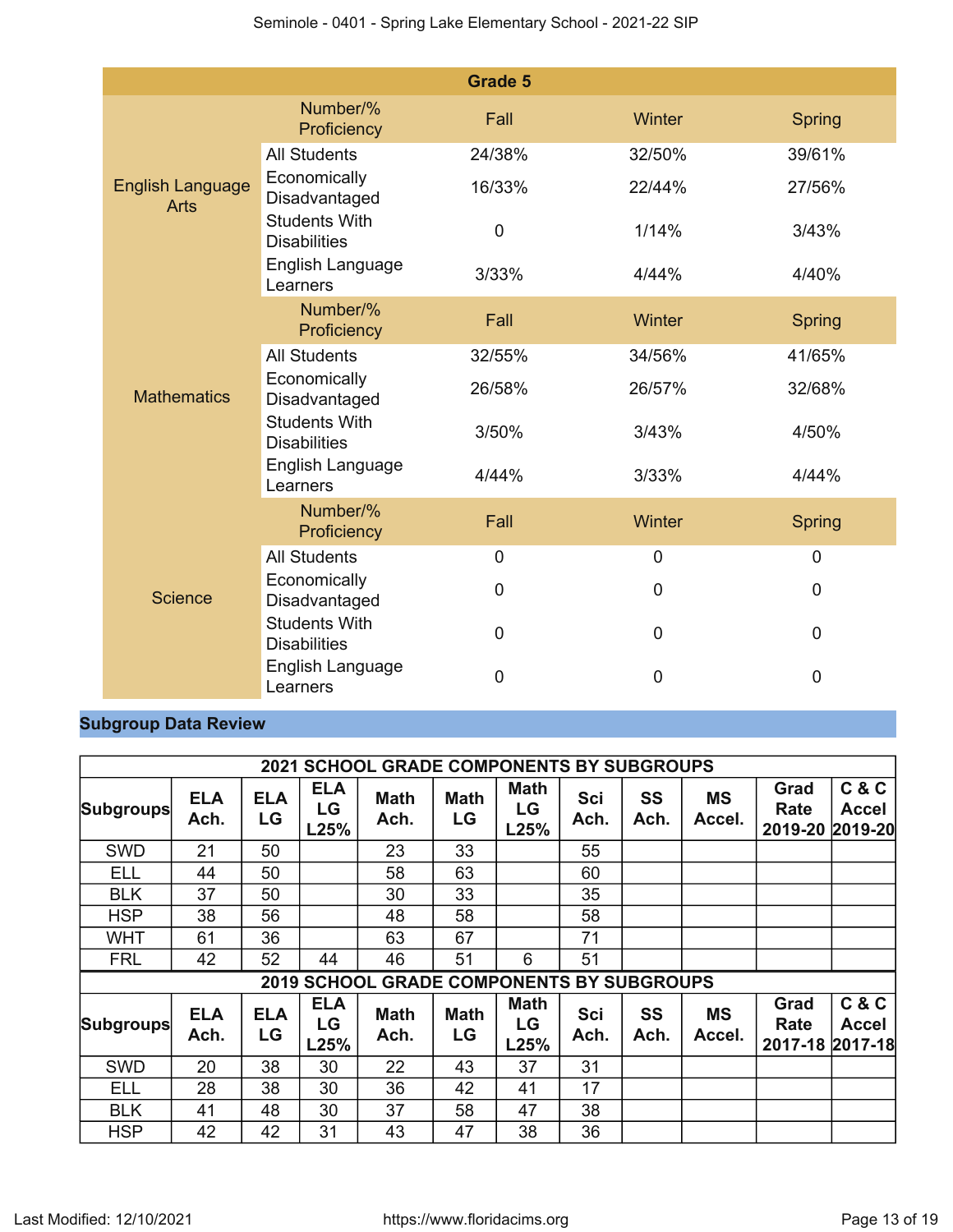|                  |                    |                  |                          | <b>2019 SCHOOL GRADE COMPONENTS BY SUBGROUPS</b> |                   |                           |                    |            |                     |                                 |                                  |
|------------------|--------------------|------------------|--------------------------|--------------------------------------------------|-------------------|---------------------------|--------------------|------------|---------------------|---------------------------------|----------------------------------|
| <b>Subgroups</b> | <b>ELA</b><br>Ach. | <b>ELA</b><br>LG | <b>ELA</b><br>LG<br>L25% | <b>Math</b><br>Ach.                              | <b>Math</b><br>LG | <b>Math</b><br>LG<br>L25% | Sci<br>Ach.        | SS<br>Ach. | <b>MS</b><br>Accel. | Grad<br>Rate<br>2017-18 2017-18 | C & C<br><b>Accel</b>            |
| <b>WHT</b>       | 59                 | 60               |                          | 58                                               | 54                |                           | 58                 |            |                     |                                 |                                  |
| <b>FRL</b>       | 42                 | 43               | 31                       | 42                                               | 50                | 40                        | 38                 |            |                     |                                 |                                  |
|                  |                    |                  |                          | <b>2018 SCHOOL GRADE COMPONENTS BY SUBGROUPS</b> |                   |                           |                    |            |                     |                                 |                                  |
| <b>Subgroups</b> | <b>ELA</b><br>Ach. | <b>ELA</b><br>LG | <b>ELA</b><br>LG<br>L25% | <b>Math</b><br>Ach.                              | <b>Math</b><br>LG | <b>Math</b><br>LG<br>L25% | <b>Sci</b><br>Ach. | SS<br>Ach. | <b>MS</b><br>Accel. | Grad<br>Rate<br>2016-17         | C & C<br><b>Accel</b><br>2016-17 |
| <b>SWD</b>       | 18                 | 43               | 62                       | 23                                               | 31                | 9                         |                    |            |                     |                                 |                                  |
| <b>ELL</b>       | 33                 | 41               | 67                       | 39                                               | 33                | 27                        |                    |            |                     |                                 |                                  |
| <b>BLK</b>       | 43                 | 44               |                          | 44                                               | 34                | 13                        | 53                 |            |                     |                                 |                                  |
| <b>HSP</b>       | 44                 | 50               | 70                       | 43                                               | 30                | 20                        | 61                 |            |                     |                                 |                                  |
| <b>MUL</b>       | 67                 |                  |                          | 73                                               |                   |                           |                    |            |                     |                                 |                                  |
| <b>WHT</b>       | 50                 | 43               |                          | 54                                               | 36                |                           | 68                 |            |                     |                                 |                                  |
| <b>FRL</b>       | 45                 | 49               | 58                       | 45                                               | 33                | 17                        | 59                 |            |                     |                                 |                                  |

## **ESSA Data Review**

This data has been updated for the 2021-22 school year as of 10/19/2021.

| <b>ESSA Federal Index</b>                                                       |                    |
|---------------------------------------------------------------------------------|--------------------|
| ESSA Category (TS&I or CS&I)                                                    | [not<br>available] |
| <b>OVERALL Federal Index - All Students</b>                                     | 47                 |
| OVERALL Federal Index Below 41% All Students                                    | <b>NO</b>          |
| <b>Total Number of Subgroups Missing the Target</b>                             | 2                  |
| Progress of English Language Learners in Achieving English Language Proficiency | 76                 |
| <b>Total Points Earned for the Federal Index</b>                                | 379                |
| Total Components for the Federal Index                                          | 8                  |
| <b>Percent Tested</b>                                                           | 97%                |
| <b>Subgroup Data</b>                                                            |                    |
| <b>Students With Disabilities</b>                                               |                    |
| Federal Index - Students With Disabilities                                      | 36                 |
| Students With Disabilities Subgroup Below 41% in the Current Year?              | <b>YES</b>         |
| Number of Consecutive Years Students With Disabilities Subgroup Below 32%       | 0                  |
| <b>English Language Learners</b>                                                |                    |
| Federal Index - English Language Learners                                       | 59                 |
| English Language Learners Subgroup Below 41% in the Current Year?               | NO.                |
| Number of Consecutive Years English Language Learners Subgroup Below 32%        | 0                  |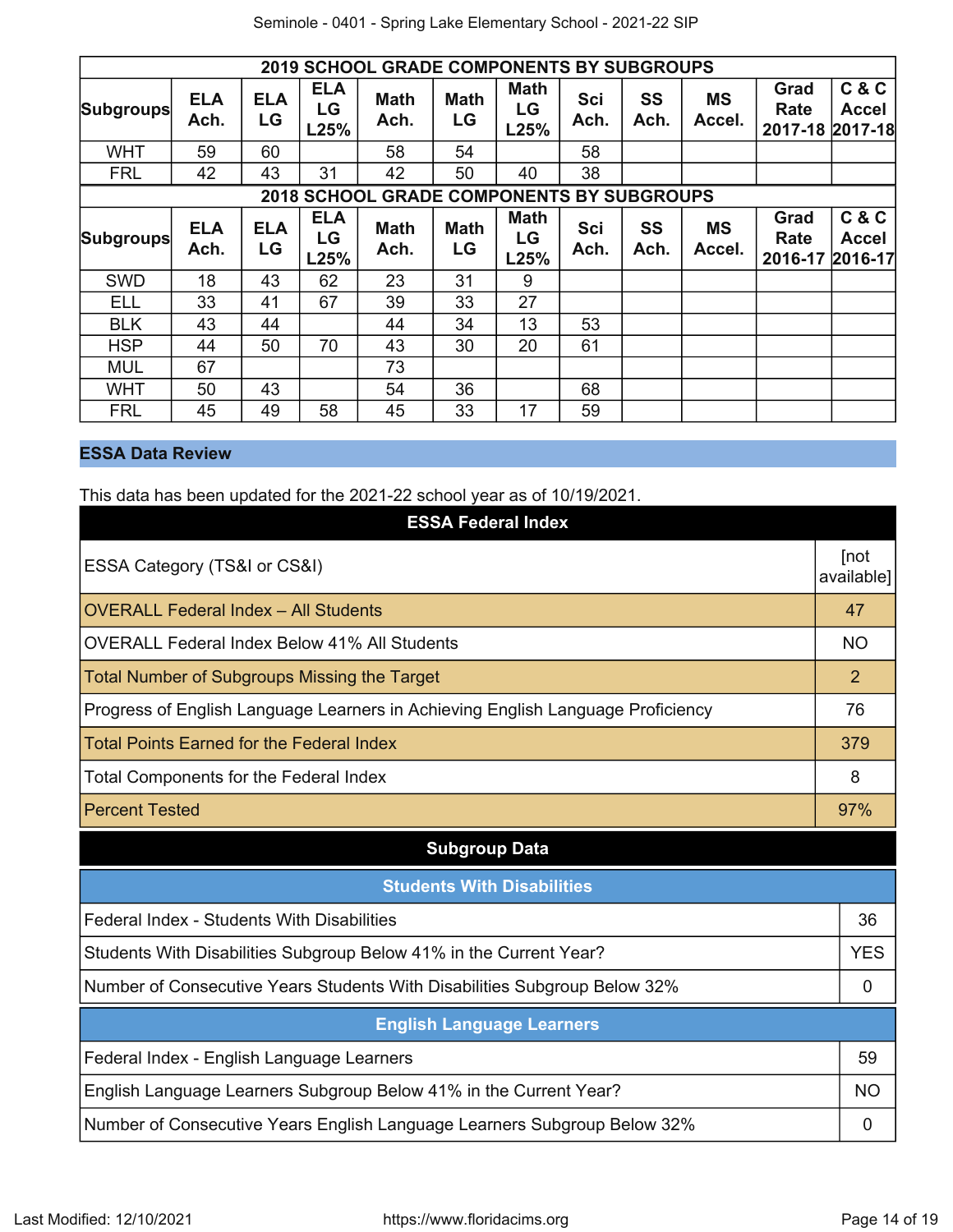Seminole - 0401 - Spring Lake Elementary School - 2021-22 SIP

| <b>Asian Students</b>                                                          |            |
|--------------------------------------------------------------------------------|------------|
| Federal Index - Asian Students                                                 |            |
| Asian Students Subgroup Below 41% in the Current Year?                         | N/A        |
| Number of Consecutive Years Asian Students Subgroup Below 32%                  | 0          |
| <b>Black/African American Students</b>                                         |            |
| Federal Index - Black/African American Students                                | 37         |
| Black/African American Students Subgroup Below 41% in the Current Year?        | <b>YES</b> |
| Number of Consecutive Years Black/African American Students Subgroup Below 32% | 0          |
| <b>Hispanic Students</b>                                                       |            |
| Federal Index - Hispanic Students                                              | 56         |
| Hispanic Students Subgroup Below 41% in the Current Year?                      | ΝO         |
| Number of Consecutive Years Hispanic Students Subgroup Below 32%               | 0          |
| <b>Multiracial Students</b>                                                    |            |
| Federal Index - Multiracial Students                                           |            |
| Multiracial Students Subgroup Below 41% in the Current Year?                   | N/A        |
| Number of Consecutive Years Multiracial Students Subgroup Below 32%            | 0          |
| <b>Native American Students</b>                                                |            |
|                                                                                |            |
| Federal Index - Native American Students                                       |            |
| Native American Students Subgroup Below 41% in the Current Year?               | N/A        |
| Number of Consecutive Years Native American Students Subgroup Below 32%        | 0          |
| <b>Pacific Islander Students</b>                                               |            |
| Federal Index - Pacific Islander Students                                      |            |
| Pacific Islander Students Subgroup Below 41% in the Current Year?              | N/A        |
| Number of Consecutive Years Pacific Islander Students Subgroup Below 32%       | 0          |
| <b>White Students</b>                                                          |            |
| Federal Index - White Students                                                 | 60         |
| White Students Subgroup Below 41% in the Current Year?                         | <b>NO</b>  |
| Number of Consecutive Years White Students Subgroup Below 32%                  | 0          |
| <b>Economically Disadvantaged Students</b>                                     |            |
| Federal Index - Economically Disadvantaged Students                            | 46         |
| Economically Disadvantaged Students Subgroup Below 41% in the Current Year?    | NO.        |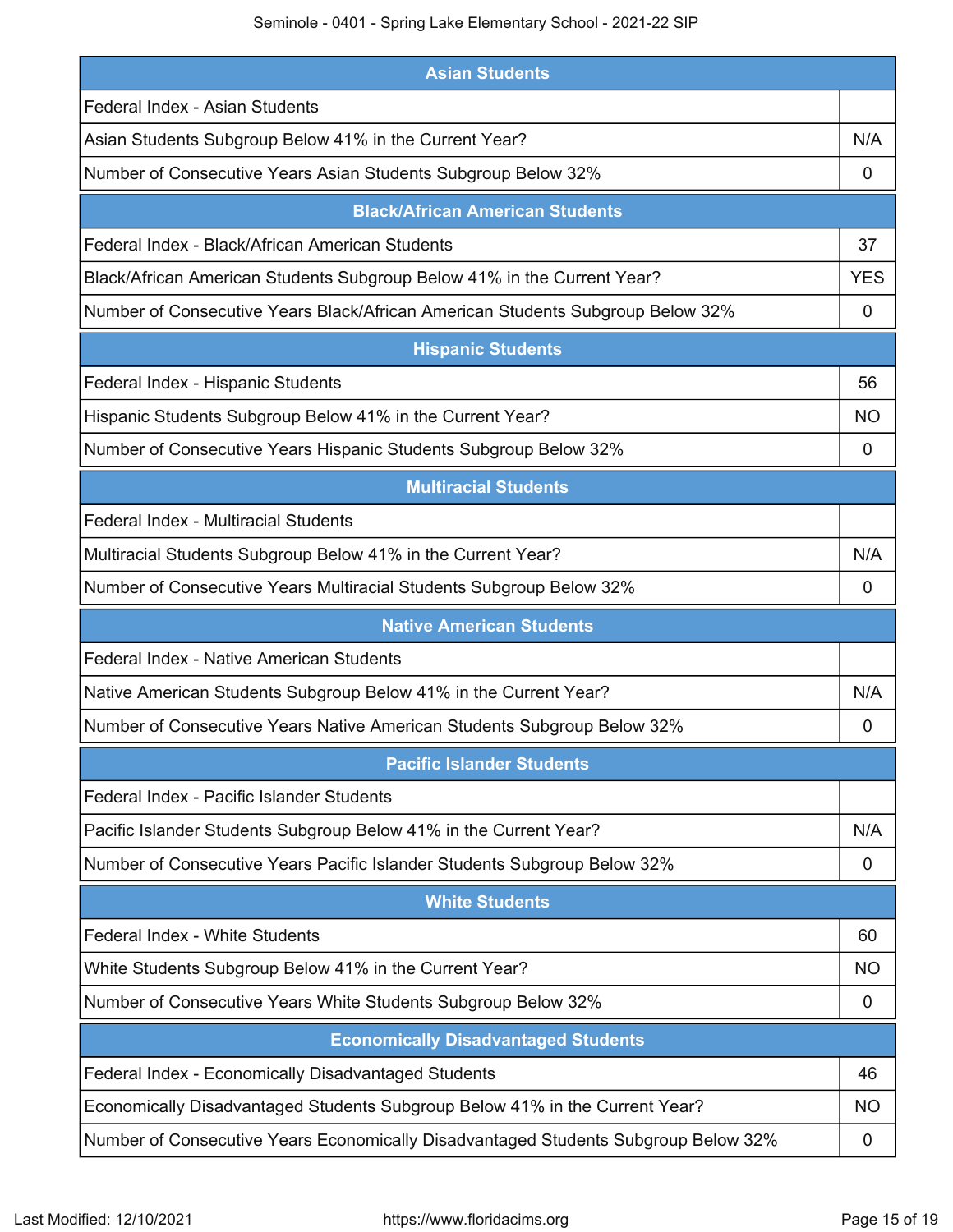#### **Analysis**

### **Data Analysis**

Answer the following analysis questions using the progress monitoring data and state assessment data, if applicable.

### **What trends emerge across grade levels, subgroups and core content areas?**

The performance of English language learners and students with disabilities across all grade levels and content areas is a concerning trend.

## **What data components, based off progress monitoring and 2019 state assessments, demonstrate the greatest need for improvement?**

The achievement and learning gains of English language learners and students with disabilities demonstrates the greatest need for improvement.

## **What were the contributing factors to this need for improvement? What new actions would need to be taken to address this need for improvement?**

Factors contributing to the low performance of English language learners and students with disabilities in ELA and Math proficiency and learning gains include disruption in instructional continuity due to the pandemic that further widened gaps in students' foundational skills. Actions to support improvement in these areas will include frequent formative progress monitoring with target support and acceleration in identified areas of need

## **What data components, based off progress monitoring and 2019 state assessments, showed the most improvement?**

Progress monitoring data reflects improvement for ELA and mathematics at all grade levels.

## **What were the contributing factors to this improvement? What new actions did your school take in this area?**

Deliberate monitoring of specific student groups contributed to this improvement. Actions included focus on the monitoring of the lowest 30% of students, acceleration of high level 1 and high level 2 and level 3 students along with standards-based tutoring.

#### **What strategies will need to be implemented in order to accelerate learning?**

Acceleration strategies will include strategic monitoring of lowest 30% of students, acceleration of high level 1 and high level 2 and level 3 students, more frequent common formative assessment to gather progress monitoring data and highly structured professional learning community discussions using this data to collaborate on strategies to accelerate student learning.

## **Based on the contributing factors and strategies identified to accelerate learning, describe the professional development opportunities that will be provided at the school to support teachers and leaders.**

Professional development will be focused on the development of highly effective professional learning communities and how school-based leaders can foster the growth and development of teacher collaboration for student success.

## **Provide a description of the additional services that will be implemented to ensure sustainability of improvement in the next year and beyond.**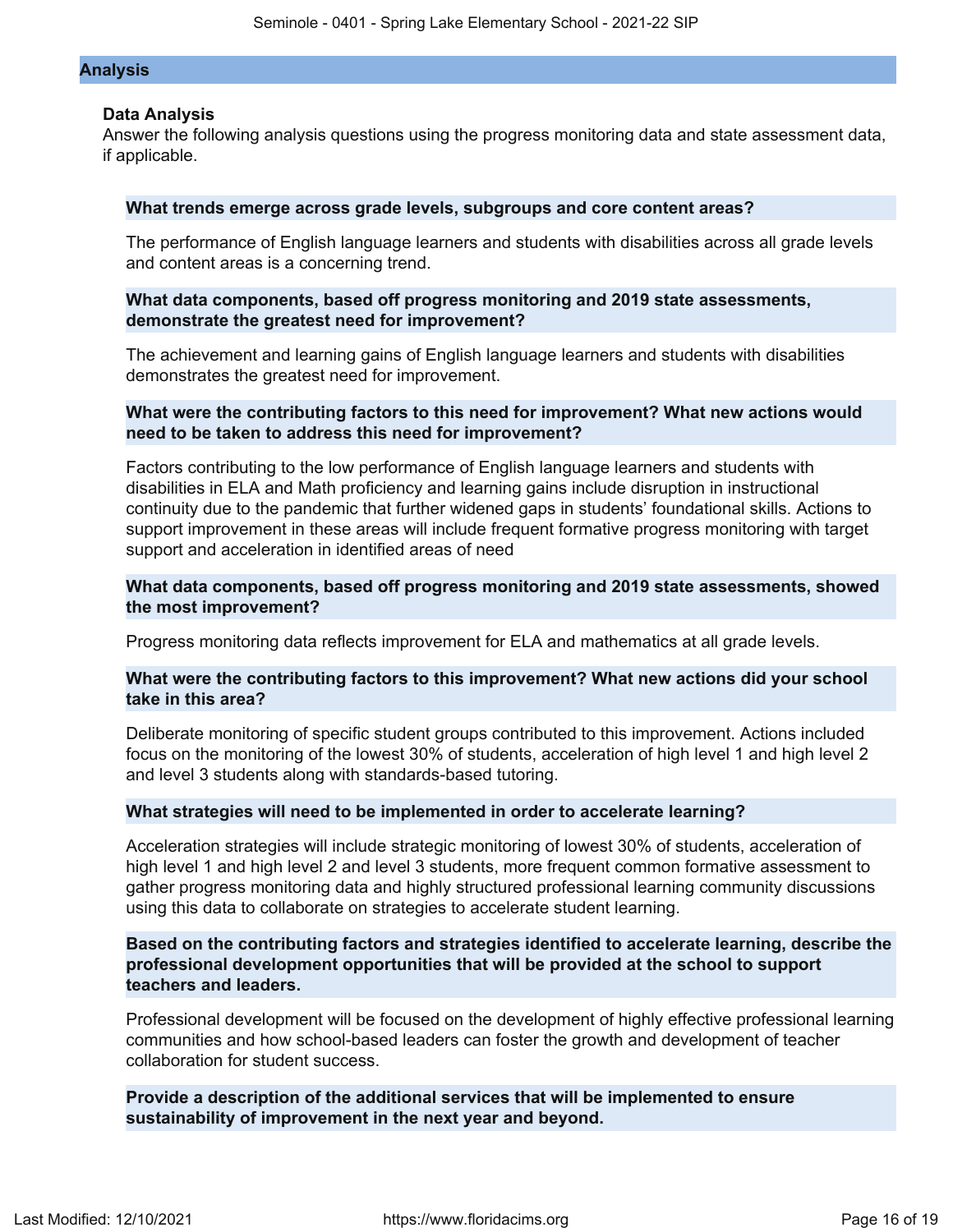Additional services dedicated to student acceleration include social emotional learning support for students and families, data driven tutoring and acceleration support; and expanded use of SCPS early warning tracking and MTSS based support.

## **Part III: Planning for Improvement**

<span id="page-16-0"></span>**Areas of Focus:**

|                                                                           | #1. ESSA Subgroup specifically relating to Outcomes for Multiple Subgroups                                                                                                                                                                                                                                           |
|---------------------------------------------------------------------------|----------------------------------------------------------------------------------------------------------------------------------------------------------------------------------------------------------------------------------------------------------------------------------------------------------------------|
| Area of<br><b>Focus</b><br><b>Description</b><br>and<br><b>Rationale:</b> | Increasing academic achievement of English language learners and students with<br>disabilities. ESSA Federal Percent of Points Index indicates this is a high priority need and<br>focusing on the success of these students will reduce achievement gaps and prepare<br>these students for future academic success. |
| <b>Measureable</b><br><b>Outcome:</b>                                     | Increase achievement and learning gains for English language learners and students with<br>disabilities.                                                                                                                                                                                                             |
| <b>Monitoring:</b>                                                        | This area of focus will be monitored through classroom walk throughs, review of progress<br>monitoring data and through data chats with professional learning communities.                                                                                                                                           |
| <b>Person</b><br>responsible<br>for<br>monitoring<br>outcome:             | Kelly Mitchell (kelly_mitchell@scps.k12.fl.us)                                                                                                                                                                                                                                                                       |
| Evidence-<br>based<br><b>Strategy:</b>                                    | Lessons aligned to Florida Standards at the appropriate level of complexity with ongoing<br>feedback loops between leadership and teachers, students and teachers and student with<br>students and PLCs focused on data, instructional planning and student evidence of<br>learning.                                 |
| <b>Rationale</b><br>for<br>Evidence-<br>based<br><b>Strategy:</b>         | Standards based lessons differentiated to meet the needs of these specific student groups<br>and data driven deliberate action planning will improve achievement and learning gains for<br>our students. This strategy is aligned to having high expectations for all learners and<br>teachers.                      |
| <b>Action Steps to Implement</b>                                          |                                                                                                                                                                                                                                                                                                                      |

Student owned progress monitoring Low 30% Monitoring High Level 1 and High Level 2 Monitoring Low Level 3 Acceleration Collaborative Data Driven PLCs **Tutoring** See SCPS School Improvement Plan for additional details

**Person Responsible** Kelly Mitchell (kelly\_mitchell@scps.k12.fl.us)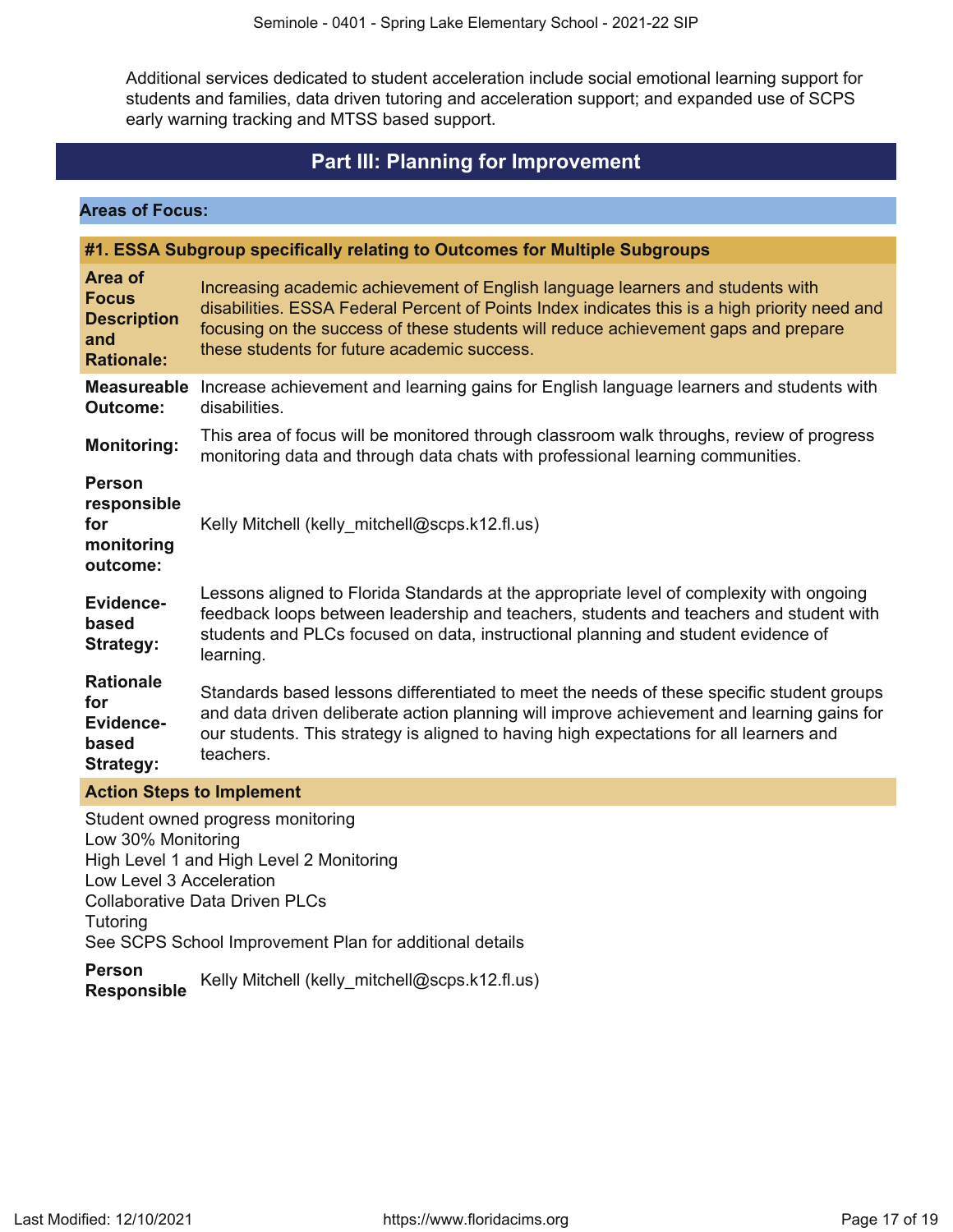| #2. Instructional Practice specifically relating to ELA             |                                                                                                                                                                                                      |
|---------------------------------------------------------------------|------------------------------------------------------------------------------------------------------------------------------------------------------------------------------------------------------|
| <b>Area of Focus</b><br><b>Description and</b><br><b>Rationale:</b> | Improving Reading/ELA instruction for all students. FSA achievement data reflects<br>that less than 50% of students scored a level 3 or above on the 2021 FSA.                                       |
| <b>Measureable</b><br><b>Outcome:</b>                               | The measurable outcome will be an increase in the percentage of students scoring<br>level 3 or above on the spring 2022 FSA.                                                                         |
| <b>Monitoring:</b>                                                  | This area of focus will be monitored through strategic, data aligned PLC planning<br>and collaboration, common formative assessment data, DRA and iReady outcomes.                                   |
| <b>Person</b><br>responsible for<br>monitoring<br>outcome:          | Kelly Mitchell (kelly mitchell@scps.k12.fl.us)                                                                                                                                                       |
| Evidence-based<br>Strategy:                                         | Research reflects a 0.47 effect size for small group learning.                                                                                                                                       |
| <b>Rationale for</b><br>Evidence-based<br>Strategy:                 | By working with students in small groups, teachers can provide targeted lessons<br>and feedback to quickly accelerate student learning through both differentiation in<br>the core and intervention. |
| Action Stone to Implament                                           |                                                                                                                                                                                                      |

### **Action Steps to Implement**

Developing highly collaborative PLCs strategically focused on the use of formative assessment data. Utilizing results of DRA and iReady diagnostics to design reading acceleration support for students. Utilizing SCPS Early Warning/MTSS systems to support interventions.

Reading walk-throughs focused on identifying standards-based and differentiated whole group instruction and small group instruction.

Utilizing pacing calendars and research based instructional materials and practices in 90-minute block. Utilizing additional research-based intervention curriculum for tier 2 and 3 students.

See Seminole County Public Schools' School Improvement Plan for additional details.

**Person Responsible** Kelly Mitchell (kelly\_mitchell@scps.k12.fl.us)

## **Additional Schoolwide Improvement Priorities**

Using the [SafeSchoolsforAlex.org](https://www.safeschoolsforalex.org/fl-school-safety-dashboard/), compare the discipline data of the school to discipline data across the state and provide primary or secondary areas of concern that the school will monitor during the upcoming school year. Include how the school culture and environment will be monitored through the lens of behavior or discipline data.

**Based upon the Safe Schools for Alex website, Spring Lake ranks #212 out of 1,395 elementary schools in the state and #10 out of 34 elementary schools in SCPS. There were .1 incidents per 100 students, which is less than the statewide average of 1 per 100 students. A primary area of focus for the upcoming school year will be monitoring the number of suspensions. According to data on the website, the number of in-school suspensions increased from 18-19 to 19-20 from 41 to 55. The number of out-of-school suspensions increased from 18-19 to 19-20 from 22 to 24. School administration, guidance staff, and teachers will work together to implement SEL lessons, programs for school-wide Positive Behavior Support, and individual MTSS intervention plans for behavior.**